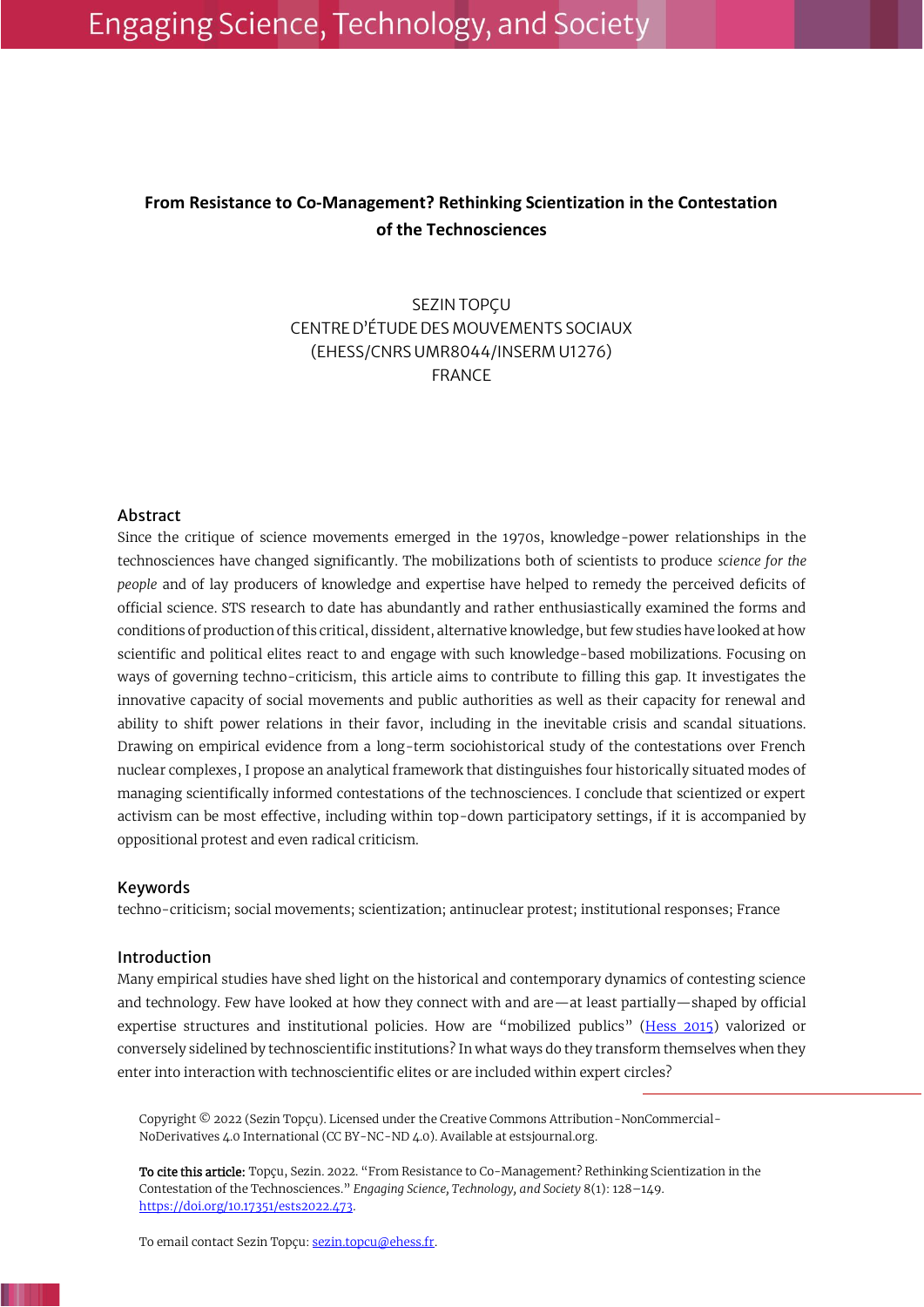<span id="page-1-16"></span><span id="page-1-14"></span><span id="page-1-7"></span>These questions are far from a new one given that the official valorization and institutional visibility of unofficial or dissident knowledge, in other words of "citizen science" [\(Irwin 1995;](#page-18-1) [Strasser et al. 2018\)](#page-20-0), is a phenomenon dating back to the late 1970s. Important factors in the reinforcement of such an institutional recognition of critical or lay actors and their cognitive/knowledge capabilities were: (i) the contemporaneous rise of discourses around the risk and knowledge societies [\(Pestre 2008\)](#page-20-1); (ii) the sudden development of an epistemic—or pragmatic at least—modernization movement that was gaining ground among political decision-makers and managers just as a number of crises and scandals were coming to light, and scientific uncertainties were becoming evident [\(Moore et al. 2011\)](#page-19-0); and (iii) the gradual increase in the number of STS scholars calling for this knowledge to be recognized, and for greater public participation in the governance of the technosciences [\(Wynne 1996;](#page-20-2) [Callon, Lascoumes & Barthe 2009;](#page-17-0) [Collins & Evans 2002\)](#page-17-1). These all paved the way for a cognitivist shift in the analysis of technoscientific disputes and controversies (Everman [& Jamison 1991\)](#page-18-2).

<span id="page-1-20"></span><span id="page-1-18"></span><span id="page-1-12"></span><span id="page-1-11"></span><span id="page-1-8"></span><span id="page-1-4"></span><span id="page-1-3"></span><span id="page-1-2"></span><span id="page-1-1"></span><span id="page-1-0"></span>During the same period, public participation began to be adopted as an indispensable tool of good governance by a large number of institutions and regulatory bodies. These developments took place in parallel with the increasing recourse to science and technology within social movements, in particular green movements [\(Yearley 1991;](#page-21-0) [Jamison 2006;](#page-19-1) [Ollitrault 2008\)](#page-19-2). This evolution—which resulted from a rising concern among activists or "critical" individuals and groups over the need to produce alternative knowledge and expertise in order to make their action more efficient and legitimate,—contributed to destabilizing official decision-making mechanisms in the short and medium term with regard to concrete issues. While numerous studies have already illustrated these dynamics [\(Wynne 1996;](#page-20-2) [Brown 1992;](#page-17-2) [Epstein 1995\)](#page-17-3), there has been little research, despite the existence of pioneering theoretical and empirical reflection [\(Hess 2015;](#page-18-0) [Kinchy 2012;](#page-19-3) [Welsh & Wynne 2013;](#page-20-3) [Wynne 2006\)](#page-21-1), conducted either on the trajectory followed by scientific or scientized forms of environmental activism (which do not necessarily challenge or reject a given innovation per se but rather the scientific hypotheses, evaluations, norms and tools through which it is controlled, regulated, and/or governed) or on the ways in which these forms of activism do or do not succeed in strengthening or legitimizing broader movements that are opposed to controversial or risky innovations.

<span id="page-1-19"></span><span id="page-1-17"></span><span id="page-1-15"></span><span id="page-1-13"></span><span id="page-1-10"></span><span id="page-1-9"></span><span id="page-1-6"></span><span id="page-1-5"></span>In line with the so-called political [\(Frickel & Moore 2015\)](#page-18-3) or critical [\(Pestre 2008;](#page-20-1) [ibid. 2009\)](#page-20-4) schools of thought in STS as well as the "descendant" literature on participatory governance in the technoscientific domain [\(Pellizzioni](#page-20-5) & Vannini 2013; [Wynne 2006;](#page-21-1) [Lezaun & Soneryd 2007\)](#page-19-4), this is the approach I would like to pursue here. I draw on empirical evidence from a long-term sociohistorical study conducted as part of my doctoral and postdoctoral research (2005–2012), which looked at the topic of French nuclear complexes and the contestations over them (from 1970s–2010s). More specifically, it examined the transformations in antinuclear protests through the decades and the different strategies adopted by nuclear promoters to control and police opposition to nuclear energy. The research was based on: systematic participatory observations conducted at NGO and activist meetings and at protest events during the whole research period; ethnographic observations carried out within two independent NGO laboratories; fifty-one interviews conducted with members of the antinuclear movement (over four decades) as well as with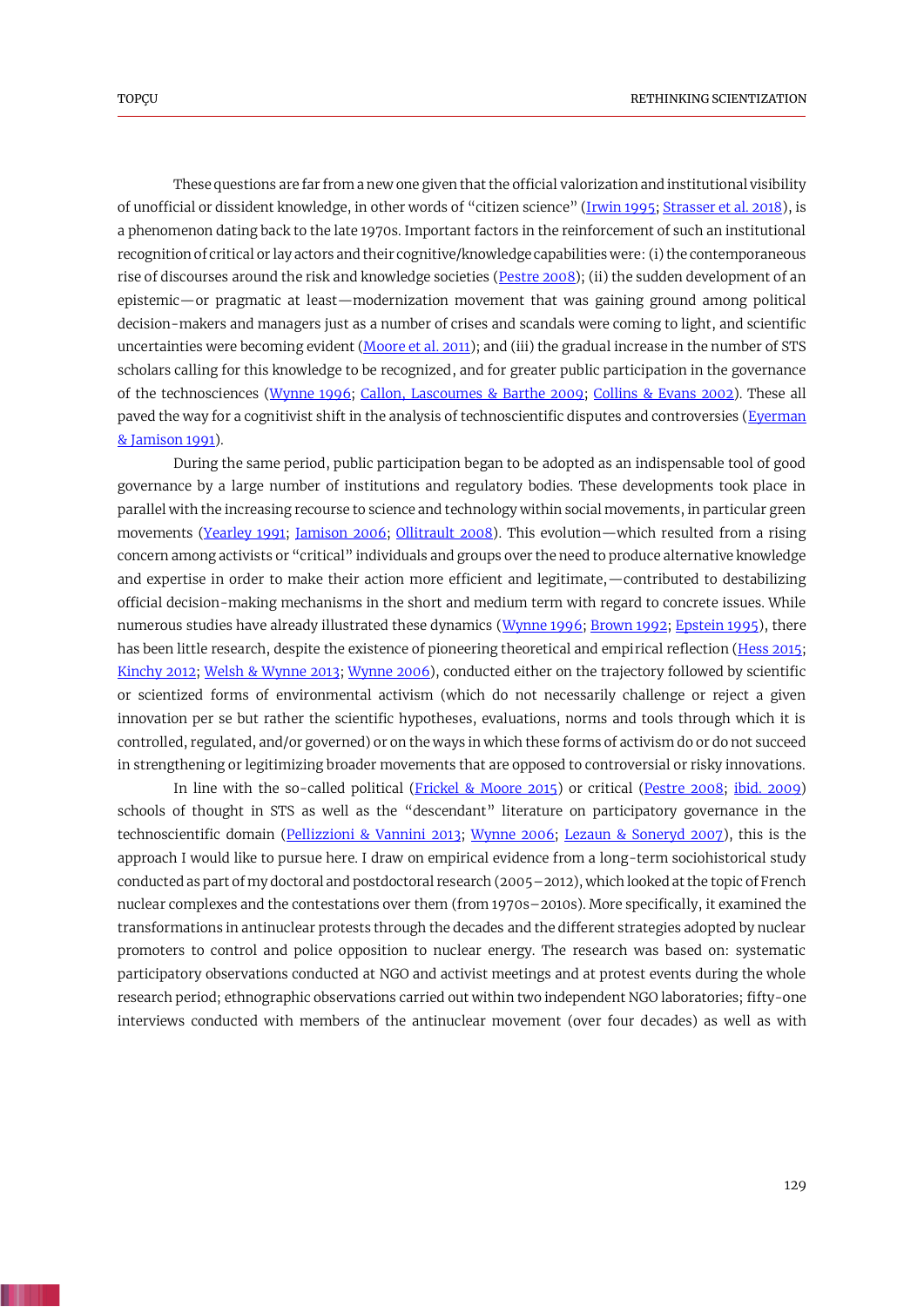experts, managers, trade unionists and public opinion specialists from the nuclear industry and agencies; $<sup>1</sup>$ </sup> an in-depth study of archive documents from protest groups and official bodies; and a systematic review of press archives and activist magazines.

In this paper, I will focus on three areas in particular. I will look at (i) what alternative knowledge and expertise signify and how they contribute to social movements at different phases of their mobilization; (ii) how institutions (especially regulatory bodies) deal with scientific criticism and scientized protests; (iii) what all this tells us not only about the innovative capacity of social movements and of public authorities and decision-makers but also about their capacity for renewal and their ability to shift power relations in their favor, including in the inevitable crisis and scandal situations.

<span id="page-2-1"></span>I have drawn on the artistic and social critique recuperation mechanisms described by Boltanski and Chiapello in *The New Spirit of Capitalism* [\(Boltanski & Chiapello 2007\)](#page-17-4) for my analysis in this context.<sup>2</sup> Rather than *recuperation*, however, I will talk about the government of *techno-criticism*. The criticism I refer to in this paper includes—but is not limited to—different types of "scientific counter-publics" [\(Hess 2015\)](#page-18-0). By "government," I mean the set of strategies, discourses, and instruments designed to manage, control, police, supervise, co-opt, neutralize, and even eliminate public challenges to a technological innovation in order to ensure its social acceptance. Speaking in terms of "government" rather than using the notion of "governance"—which is politically loaded (Pestre  $2014$ )—provides the opportunity to maintain an analytical distance vis-à-vis the actors analyzed.

<span id="page-2-4"></span><span id="page-2-3"></span><span id="page-2-2"></span><span id="page-2-0"></span>The analytical angle I will adopt through focusing on the diverse ways of governing technocriticism has already been applied in its various forms in some major empirical studies. Focusing on siting controversies over several techno-industrial projects (airports, dams, nuclear power plants) in Japan and in France, Aldrich [\(2008\)](#page-17-5) showed how plans for siting these "public bads" were elaborated by taking into consideration not only technical factors but also social ones, namely local resistance and the strength/weakness of (local) civil society. Such a major concern pushed experts and policy-makers to innovate a set of strategies that allowed them to counter public opposition on time and finalize the siting processes successfully. The success of a giant dam project implanted in Laos and analyzed by Goldman [\(2001;](#page-18-4) [ibid. 2006\)](#page-18-5) also relied on such strategies aiming to neutralize public opposition to projects whose environmental risks and damages were publicized to a large extent. These strategies were elaborated and deployed in the late 1990s by the World Bank who, after difficulties and failures faced during the implementation of similar projects in India, fully *reformed* itself by adopting discourses and practices of eco-

<sup>1</sup> The interviews were organized as follows: nineteen with members of antinuclear/ecological activist groups, eleven with "critical scientists" (some of whom openly adopted antinuclear positions at times), five with trade unionists, twelve with experts and managers from nuclear bodies, and four with public opinion specialists within the nuclear industry and agencies.

<sup>&</sup>lt;sup>2</sup> Luc Boltanski and Eve Chiapello described the strategies used by capitalist institutions and circles to overcome the crisis arising from the wide-scale social and artistic critiques of May–June 1968. They argued that the changes and reforms that took place in the post-May '68 period were inspired and even shaped by those critiques. Capitalism renewed and relegitimized itself through social and moral arguments and through the actions elaborated and reclaimed by the protest movements while simultaneously contributing to weakening those movements.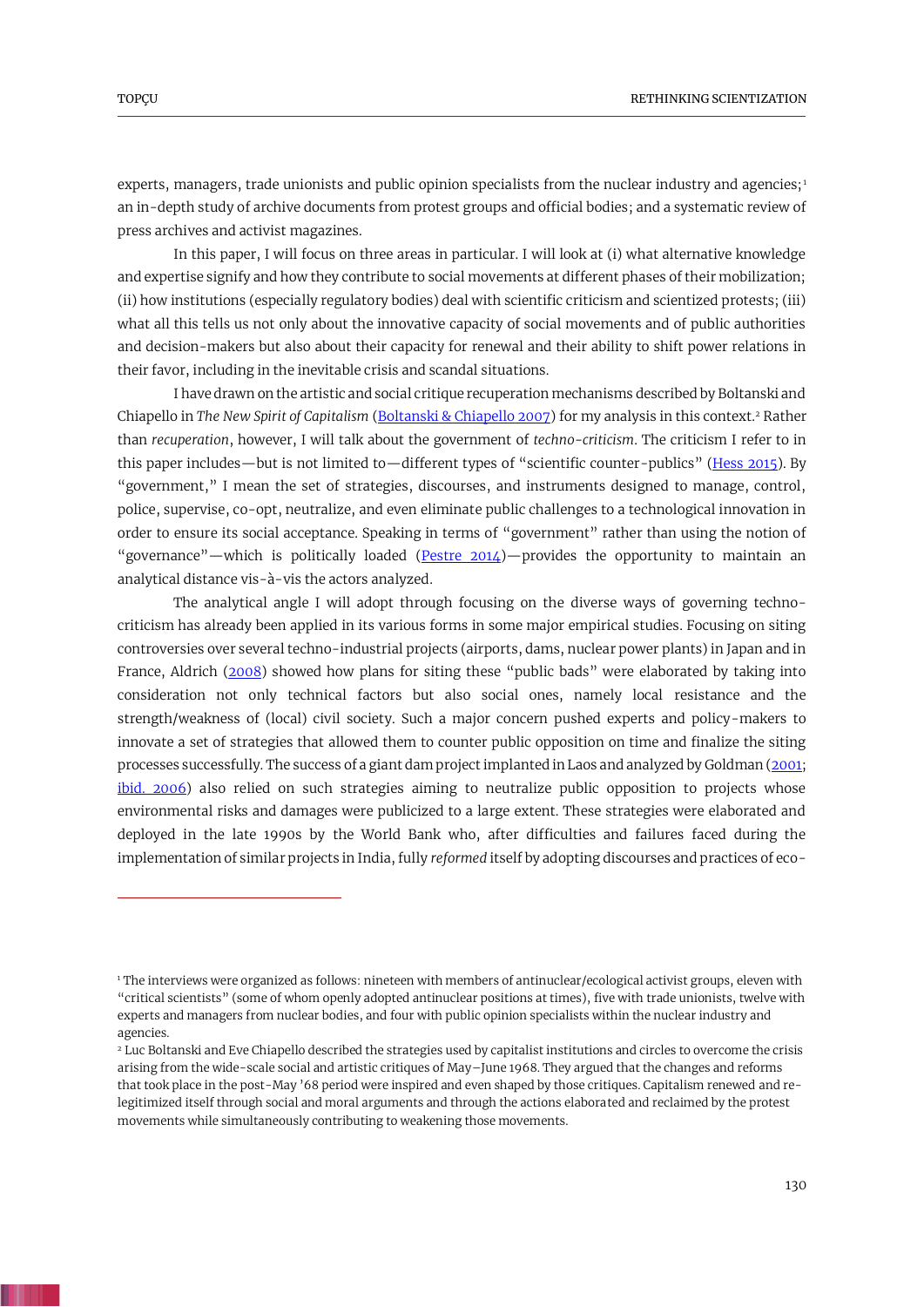<span id="page-3-4"></span>governmentality designed by a wide range of experts and consultants. In a different perspective, in her study of the disputes over an oil refinery in Louisiana, Gwen Ottinger [\(2013\)](#page-19-5) analyzed the ways the refinery's experts gradually managed to sideline and even subvert the local protest groups' grievances over the health impacts of the installation as well as their overall demands for environmental justice while at the same time meeting some of their other demands. Their subtle and systematic promotion of the moral authority of official science and expertise served as a self-government tool in relation to those protesters who, despite being proficient enough to continue to contest the official "truths" by producing critical or alternative knowledge, ultimately opted for other, less offensive action forms. Last but not least, the complex relationship between post-disaster techno-criticism and its governance was extensively analyzed by Kimura [\(2016\)](#page-19-6) in her study of food controversies in post-Fukushima Japan. The author shed light on the authoritative, gendered and neoliberal strategies through which experts and decision-makers systematically sought to invalidate, dismiss, sanction or depoliticize "citizen science" initiatives and in particular mothers' mobilizations that aimed to improve the surveillance of radiation-contaminated food.

<span id="page-3-2"></span>The present study aims to enrich the existing literature by departing from the specific case of French nuclear complexes and adopting a sociohistorical perspective that situates but does not circumscribe the different modes of governing techno-criticism within their historical contexts. I will mobilize an analytical framework that distinguishes four modes of managing scientifically informed contestations of the technosciences. While these modes are historically situated, they can all extend beyond their time because they have been brought to the fore in certain circumstances or periods and forced to retreat in others. Rather than assuming they are ever-evolving regimes that simply succeed one another, I will consider them in their plurality within the context of a cumulative learning process that the institutions and expert bodies engage in.

<span id="page-3-3"></span><span id="page-3-1"></span><span id="page-3-0"></span>A subject that merits investigation in this respect is that of the *scientization of environmental protest*. I propose to observe its development through the decades from its inception. I will mobilize the notion of scientization in its broadest sense, that is to say as a series of processes of (re)organizing or (re)framing a protest, conflict, or action in scientific terms [\(Jasanoff 1996;](#page-19-7) [Wynne 2006;](#page-21-1) [McCormick 2006;](#page-19-8) [Kinchy 2012\)](#page-19-3). Scientization can take a number of different forms. It can be promoted or actively steered by technoscientific institutions within delimited spaces or platforms, such as top-down consultation exercises, it can intervene more gradually and under more implicit or invisible policing or through the influence of technoscientific institutions, or it can manifest as a form of self-empowerment or self-government. Within social movements, scientization can be initiated by scientists (who join or support the movement), activists, laypeople, or "hybrid groups" [\(Callon et al. 2009\)](#page-17-0). Scientization does not automatically signify depoliticization. Depending on the context, it can serve as a strategy purely to (re)politicize a problem, or it can become a way of eliminating a political or indeed any other type of ontology that does not put the values of science at its center [\(Welsh & Wynne 2013;](#page-20-3) [Kimura 2016\)](#page-19-6). In sum, scientized criticism and disputes often differ from "indivisible" or "either-or" type conflicts [\(Hirschman 1995\)](#page-18-6). They correspond rather to "divisible" or "more-or-less" type conflicts, which have been defined by Hirschman as intrinsically easier to settle. According to Hirschman, in the case of divisible conflicts, "even when the parties are initially far apart they can theoretically 'split the difference' or 'meet halfway' ('half a loaf is better than none') whereas these types of compromise solutions are often less available when the sections making up a society and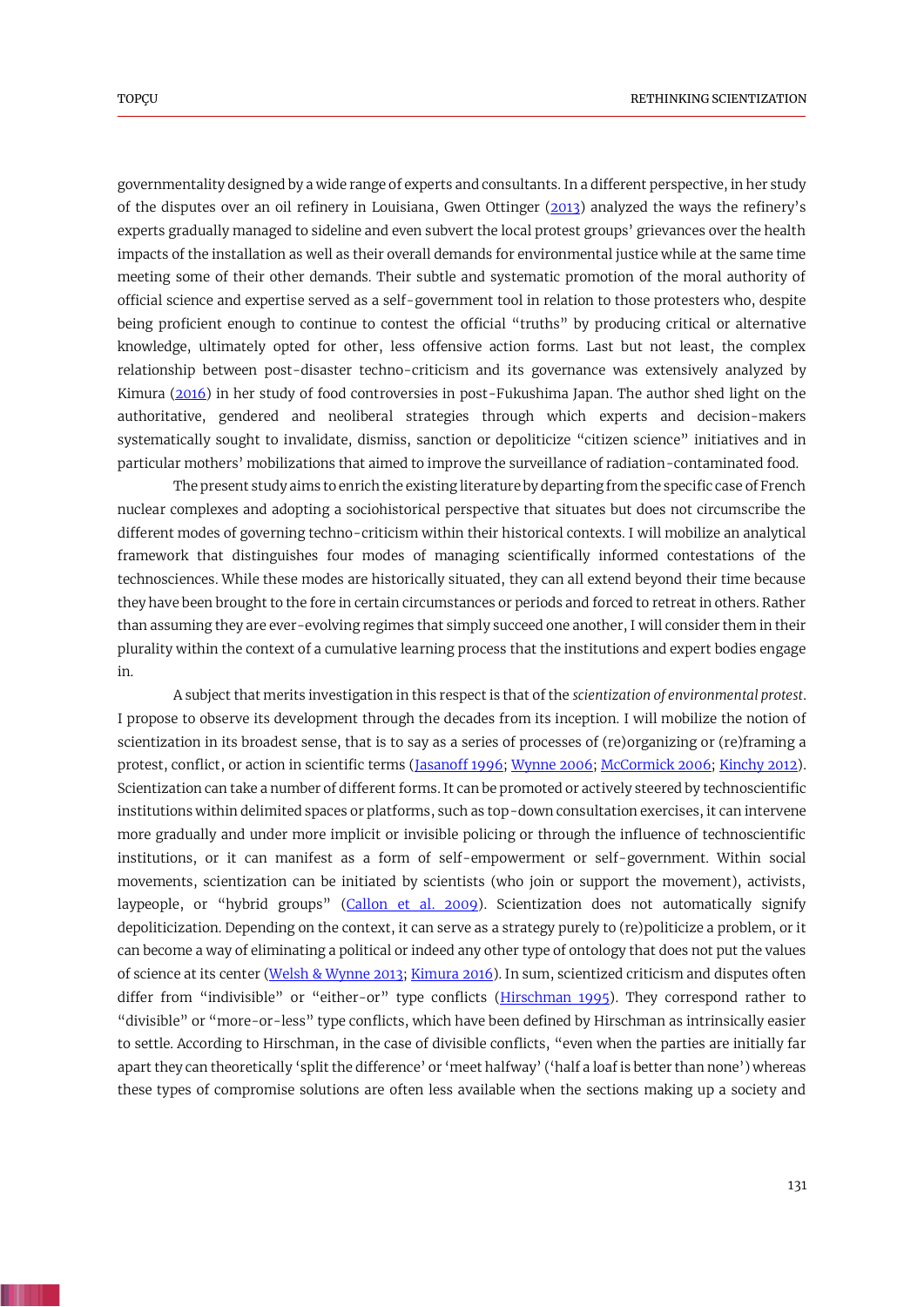coming into conflict are divided by matters of religion, language, race, or gender" [\(ibid.,](#page-18-6) 213–214); or we could add, by matters such as the (un)acceptability of nuclear energy in political, social, and ethical terms.

From an institutional point of view, questioning the utility or raison d'être of certain innovations in an indivisible way is an *undisciplined* form of challenging the technosciences, while scientized criticism can be considered to be *disciplined* given it has a scientific language that does not impose the promotion or rejection of a technological offer as a moral condition of the negotiation among the different parties. The institutional valorization of such a disciplined form of protest can also be considered an official strategy for denigrating the more radical, oppositional, denunciatory forms of protest. In other words, it can be seen as a way of defining the good vs. bad ways of criticizing techno-industrial innovations and the desirable vs. undesirable ways of being "critical citizens" in an era of "responsible growth," where it is assumed that scientific progress cannot be stopped but that its externalities should just be better managed.

<span id="page-4-0"></span>Within this framework, I will examine the various actions of protest groups, particularly in relation to the production of counter-expertise. The counter-expertise focused on here involves a specific form of scientized protest. It refers to forms of critical, alternative, and mostly local knowledge produced by actors situated outside the conventional or official circles of science and expertise, namely antinuclear activists, "concerned" scientists, and citizen or victim groups. With regard to the modes and places of production of counter-expertise, determining to what extent counter-expertise is (or may remain) an outsider activity may prove tricky given that the boundaries of counter-expertise (like those of expertise) are fluid and dynamic and that the identity discourses of the actors involved (the counter-experts) are diverse and/or have evolved gradually. Instead of attempting to redraw these boundaries, I will focus on how such innovative action forms subvert (or not) the nature of the challenges presented to the technoscientific bodies and how these modify (or not) the nature of protests in general. In this context, I do not start from a topdown or normative assumption that counter-expertise type actions or science-based protests would necessarily have a colonizing potential over other kinds of protest. Given that social or ecological movements are quite often heterogenous in terms of the types of actors mobilized, problems identified, and forms of intervention implemented [\(Cefaï 2007\)](#page-17-6), science-based protests are just one among many action forms (site fights, media whistleblowing, boycotting, juridical action, etc.) used to improve efficacy, at least in the early phases of collective mobilizations. However, they can also gradually pave the way for an institutional or media benchmarking of "best" protest practices, which may cause divisions within a given social or ecological movement. Put differently, while pluralistic action forms may be complementary, they can also gradually enter in competition with one another depending on the external constraints that protesters are subject to in their efforts to make their actions legitimate or visible. Based on a comparative and systematic study of these multiple action forms that have constituted and shaped the French antinuclear movement over the decades, I have paid particular attention to such dynamics in relation to science-based or counterexpertise type actions. Distinguishing these from other action forms may, of course, seem to be a risky, and even biased, methodological choice on the face of it given that such action forms are rarely static or isolated and that the actors who mobilize them may also mobilize other forms in parallel. However, such a choice offers an important heuristic advantage in a case study like the one presented here, as will be detailed further below.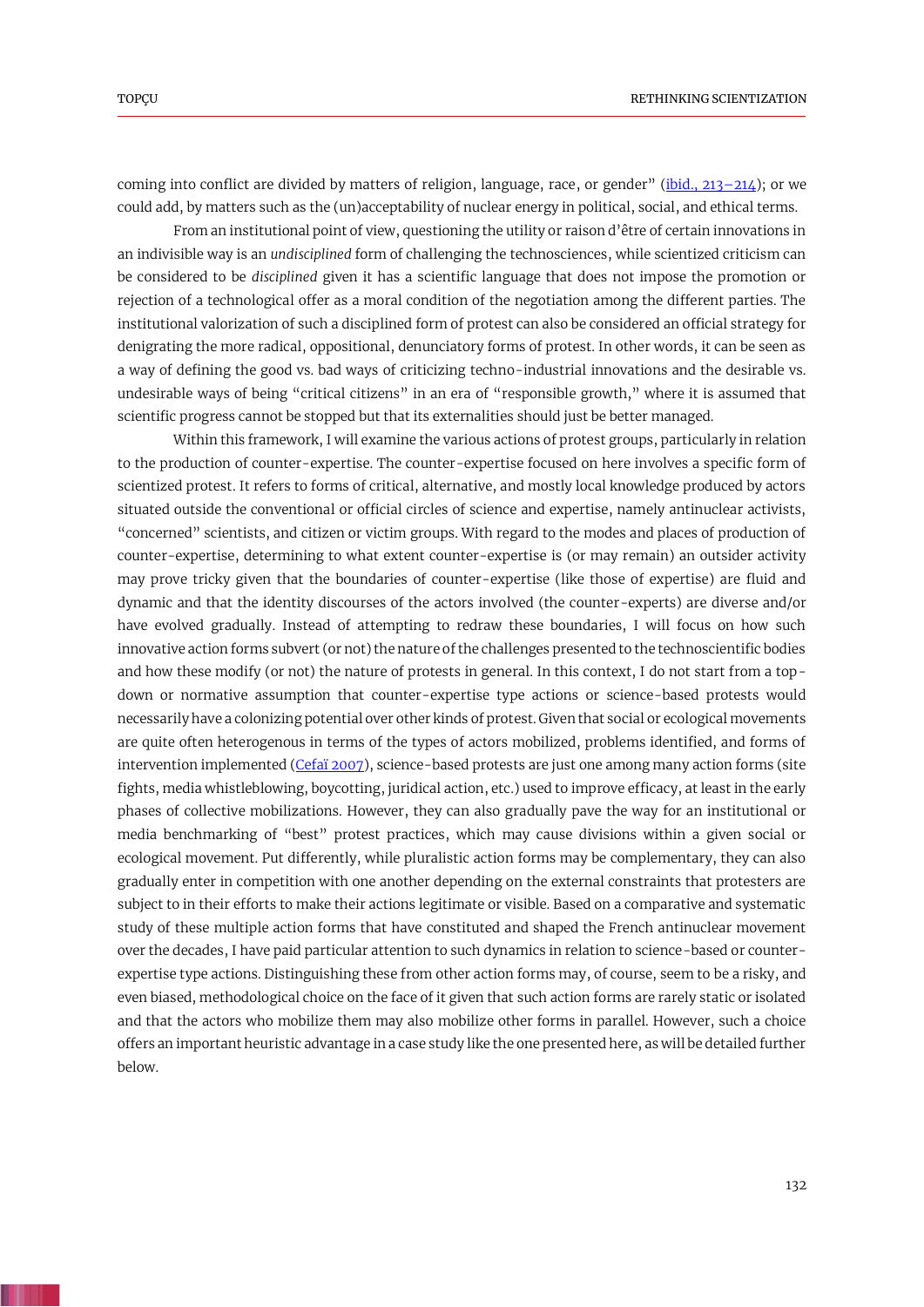## The (Initial) Context

<span id="page-5-6"></span><span id="page-5-1"></span>I begin with a review of some of the characteristics that marked the French nuclear program analyzed here. In 1974, the world's most ambitious nuclear program—known as the Messmer Plan—was announced in France in response to the oil crisis. The construction of 170 nuclear reactors was envisaged by the year 2000 to meet all of the country's electricity needs. The slogan used at the time was "Tout électrique, tout nucléaire" (100% electric, 100% nuclear). Having achieved military greatness over the previous two decades [\(Hecht 1999\)](#page-18-7), France sought to use the atom to strive for industrial greatness. The Messmer Plan was to reveal the full extent of technocratic operations concerning French techno-industrial projects during this period. Given that the Plan was conceived and then implemented by a very small group of experts and bureaucrats without consulting the wider scientific community, antinuclear opponents denounced this specific form of nuclear technocracy, which they named "nucleocracy" [\(Simonnot 1978\)](#page-20-7). The clash between the regulatory bodies and those that promoted and exploited nuclear energy was also criticized. For instance, the CEA (Commissariat à l'Energie Atomique [French Atomic Energy Commission]) was at the time both the architect of the plan and the safety and radioprotection watchdog for nuclear power stations in service or under construction. Moreover, there had been very few national studies conducted on the environmental and health impacts of the mass construction of these facilities. The problem of nuclear waste remained unresolved, and the calculations relating to the likelihood of incidents and their potential consequences were kept secret as indeed were the investment costs and national energy consumption forecasts for the coming years. Hence, from the late 1960s onward, nuclear energy critics mobilized against a highly opaque and powerful military-industrial technology. Despite the fact it has undergone significant changes and lost momentum over time, this mobilization turned out to be fairly sustainable. In response, the scientific and political elites began in the '70s to redouble their efforts to monitor and police the antinuclear protest movement through a series of what I have elsewhere examined as *criticism governing tools* [\(Topçu 2013a\)](#page-20-8). One of these tools is the participatory tool, which became key to managing antinuclear movements and the public space from the '80s onward. In particular, the scientific dimension of the movement was valorized in this context with crucial consequences for the possibility of challenging nuclear energy, as will be developed further below.

## <span id="page-5-4"></span>The Gradual Scientization of the French Antinuclear Protest

# The Rise of "Critical Scientists" in the 1970s

<span id="page-5-5"></span><span id="page-5-3"></span><span id="page-5-2"></span><span id="page-5-0"></span>In the 1970s, civil nuclear energy, as it is known, occupied a very specific place in the widespread contestation of science and technology in most developed countries [\(Flam 1994;](#page-18-8) [Nelkin & Pollak 1981;](#page-19-9) Jasper [1990\)](#page-19-10). The French antinuclear movement, which had emerged around '69, took a major leap forward in response to the Messmer Plan, and by '76 it had become one of the largest antinuclear movements in Europe. It brought together a wide range of actors (residents, farmers, teachers, clergymen, prominent figures, scientists, trade unionists, political activists, anarchists, and so on), all with different reasons for becoming involved [\(Touraine et al. 1983\)](#page-20-9). These included criticisms of science, technocracy, experts, capitalism, the consumer society, technological risks, state centralism, and authoritarianism. The collective actions also took on highly varied and innovative forms. For example, self-managed cooperatives (Groupements Fonciers Agricoles) were created to buy up the private land around planned power plants, and the first counter-expertise association in the field of civil nuclear energy, GSIEN (Groupement des Scientifiques pour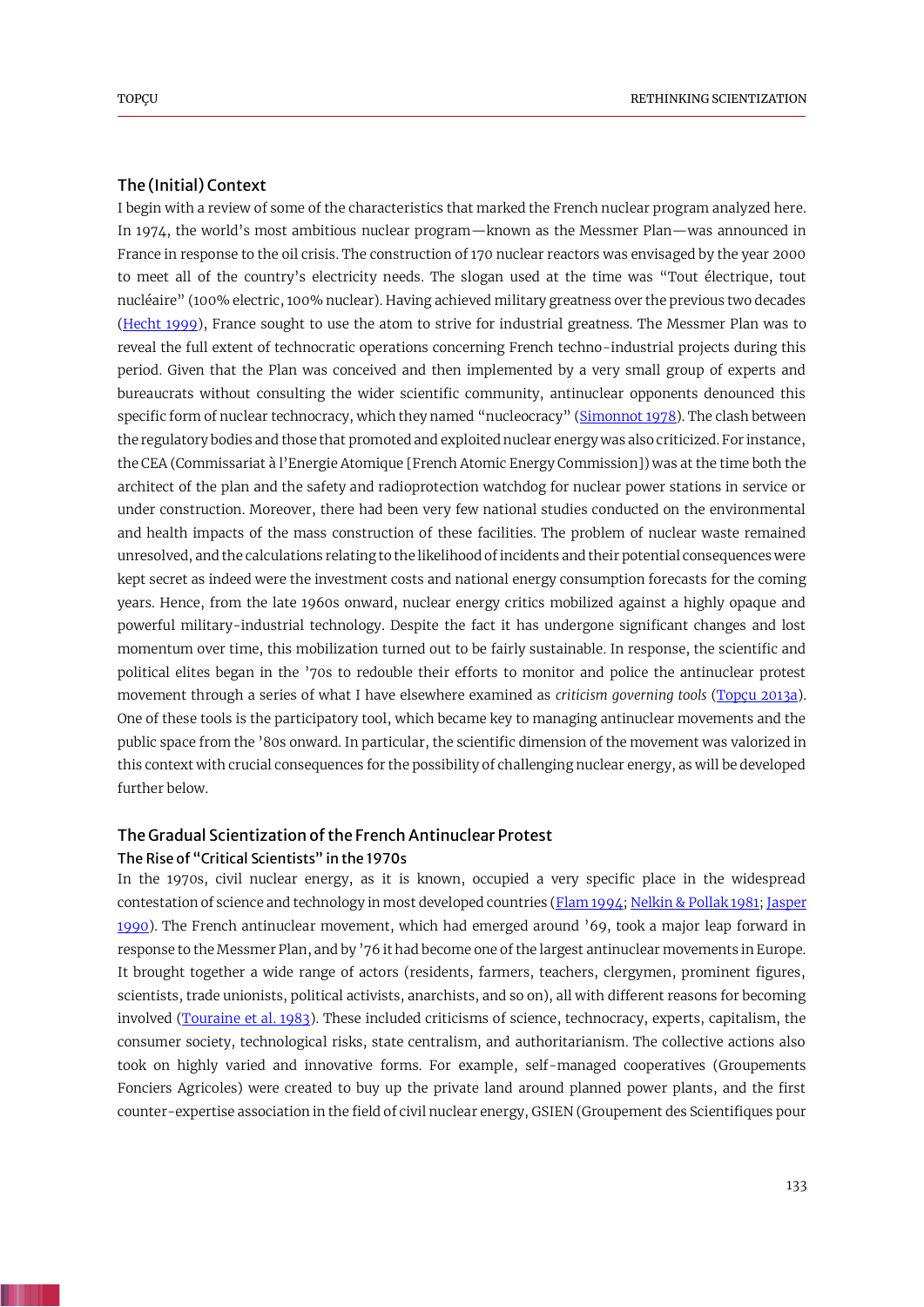l'Information sur l'Énergie Nucléaire [Association of Scientists for Information on Nuclear Energy]) was established. This association is of particular interest because it constitutes the first organized scientific and expert endorsement of the antinuclear movement. It was set up jointly in '75 by a group of scientists from prestigious research institutions (such as the Centre National de la Recherche Scientifique [National Center for Scientific Research], the Collège de France, and the Institut National des Sciences et Techniques Nucléaires [National Institute for Nuclear Science and Technology] and trade unionists from the CFDT Confédération Française Démocratique du Travail [French Democratic Confederation of Labour]). Both groups were inspired at the time by the Union of Concerned Scientists in the United States. They took particular issue with the scale of the project (100% electric, 100% nuclear) and aimed to inform people and alert them to the "propaganda" being disseminated by Électricité de France (EDF), a then entirely stateowned electricity utility company, which was in charge of implementing the Messmer Plan. Based on a systematic review of official reports and international studies, the GSIEN scientists and trade unionists produced alternative information on a variety of safety problems and potential pollution associated with the deployment of the Messmer Plan. For instance, in '76, they raised the alarm about the fact that a major accident at the fast-breeder reactor Superphénix could result in a million victims. A year later, they publicized the shortcomings of the emergency systems at the Fessenheim power plant. The GSIEN members thus served as counter-experts for the antinuclear movement. However, they refused to identify themselves as such in the '70s. They believed that positioning themselves as experts or counter-experts would depoliticize their action and the antinuclear protest more broadly. One of GSIEN's founders told me during our interview:

<span id="page-6-1"></span>Expertise, at that time, was a tool used by those who had power, by the state, which tried to impose nuclear energy on the people. Our aim was to disrupt that power game. (One of GSIEN's founders, December 8, 2008, Orsay)

# From "Critical Scientists" to "Lay Experts" in the 1980s and '90s

With the shock of the Chernobyl accident in April 1986, especially in relation to its poor management by the French authorities who minimized both the risks and the need for public information at the time (Liberatore [1999\)](#page-19-11), these early counter-expertise efforts in the '70s paved the way for new initiatives led by new actors largely laypeople assisted by professional scientists. As a result, two major counter-expertise NGOs emerged to change the landscape of nuclear energy criticism in France in the decade following the Chernobyl accident, namely CRIIRAD (Commission de Recherche et d'Information Indépendantes sur la Radioactivité [Commission for Independent Research and Information about Radiation]) and ACRO (Association pour le Contrôle de la Radioactivité dans l'Ouest [Association for the Control of Radioactivity in the West of France]). These new mobilizations engaged with a clear identity discourse (Hunt  $\&$  Benford 1994), that of the "independent expert" who was neither for nor against nuclear energy. The action forms they advocated also appeared to be much more technical and empirical than those championed by GSIEN. These included regular measurements and monitoring both of the environment and of local foodstuffs using Geiger counters as well as the creation of two nonprofit scientific laboratories to undertake these tasks. One of the activists stated:

<span id="page-6-0"></span>I decided to act in order to protect my children and prove that the state experts were not only lying to us but were also incompetent. (One of CRIIRAD's founders, April 5, 2005, Valence)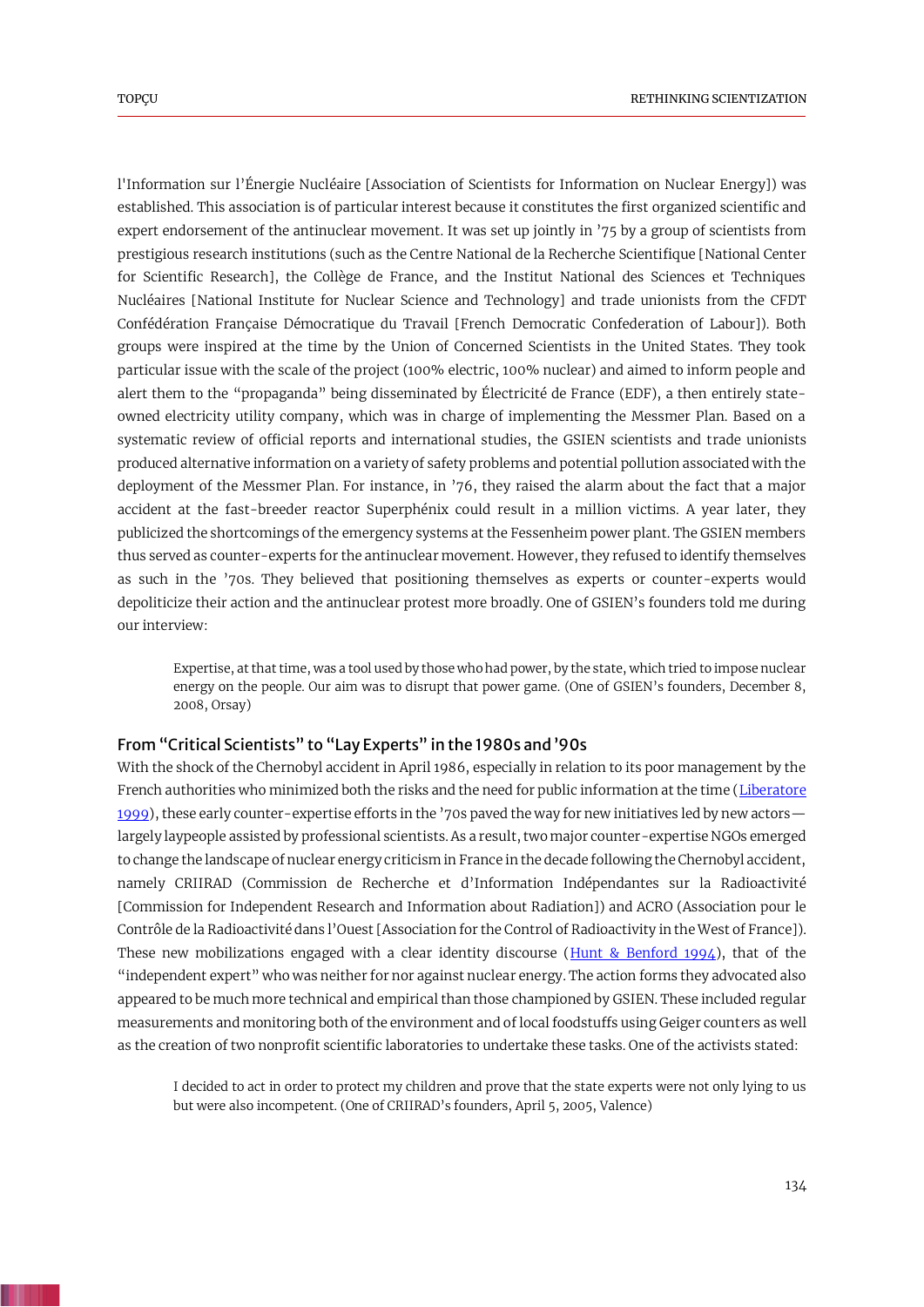The type of actors engaged in antinuclear protests thus underwent a major transformation during the late '80s. The balance of power shifted from "critical scientists" in the '70s to "lay experts" in the '90s. This evolution paradoxically corresponded to a greater scientization of antinuclear activism in France, with a shift from preliminary counter-information efforts to certified counter-expertise [\(Topçu 2013a\)](#page-20-8). This concerned not only the lay mobilizations that had emerged in the immediate wake of the Chernobyl accident but also, over time, the largest environmental organizations, such as *Greenpeace France* [\(Ollitrault 2008\)](#page-19-2). This dynamic converged to a large extent with the more general changes underway in the ecological movements of the same period [\(Yearley 1991;](#page-21-0) [Jamison 2006\)](#page-19-1)—an evolution that was already visible in the '70s, especially within feminist health groups [\(Murphy 2012\)](#page-19-12).

The scientization of antinuclear criticism destabilized the business-as-usual world of the official experts by highlighting not only errors and limitations but also issues that were left unsaid or omitted intentionally. One ACRO member explained:

<span id="page-7-1"></span>[Thanks to competencies we acquired, we were sometimes also able to reveal] downright dishonesty in their hypotheses and methods. (One of ACRO's founders, October 8, 2008, Caen)

Scientization legitimized the activists' actions in the eyes of the media and the public at a time when nuclear energy was already a *reality*, with nearly seventy percent of national electricity supplied by nuclear power stations. It was difficult for official bodies to publicly ignore these actions because rather than defending an "deological" position—which the antinuclear activists of the previous decade had been accused of—the activists focused their efforts and claims on concrete problems such as an "abnormal" radioactive release around the facility at The Hague. However, during this period, the scientization of criticism also meant that the activists had to ensure their words and actions largely conformed to the scientific or technical norms because they were obliged to speak the same language as the official experts, to calibrate their measuring instruments with those of the official bodies, and even to act as experts themselves. The activists thus became self-regulated through scientific norms and values. "We don't have a right to any error" [nous n'avons pas droit à l'erreur] was a slogan they often put forward during the interviews.

As a result, in the decade after the Chernobyl accident, the French nuclear debate was characterized by a range of mediatized reports, and sometimes scandals, about local pollution cases discovered in various locations, followed by a battle over radioactivity measurements between the nuclear agencies and the counter-experts. With the exception of the strong local opposition movements to the government's radioactive waste storage projects during the second half of the '80s, calls for a national nuclear phase-out and the elaboration of alternatives to nuclear energy began to dwindle and in fact almost stopped altogether. Chateauraynaud and Torny [\(1999\)](#page-17-7) described this new situation in the first half of the '90s as a "configurational hollow" in terms of antinuclear protests.

## <span id="page-7-0"></span>The Return of French Antinuclear Protests at the End of the 1990s

In the late 1990s, this configuration was to change once again. Three main factors played a role in this context. First, at international level, the rise of a global debate on climate change was followed by the rise of industrial strategies calling for a "nuclear renaissance," that is to say new forms of expansionism that prioritized nuclear energy in the fight against global warming. In order to prevent such a greenwashing of nuclear energy, a number of antinuclear groups remobilized, and facilitated by the rise of the internet during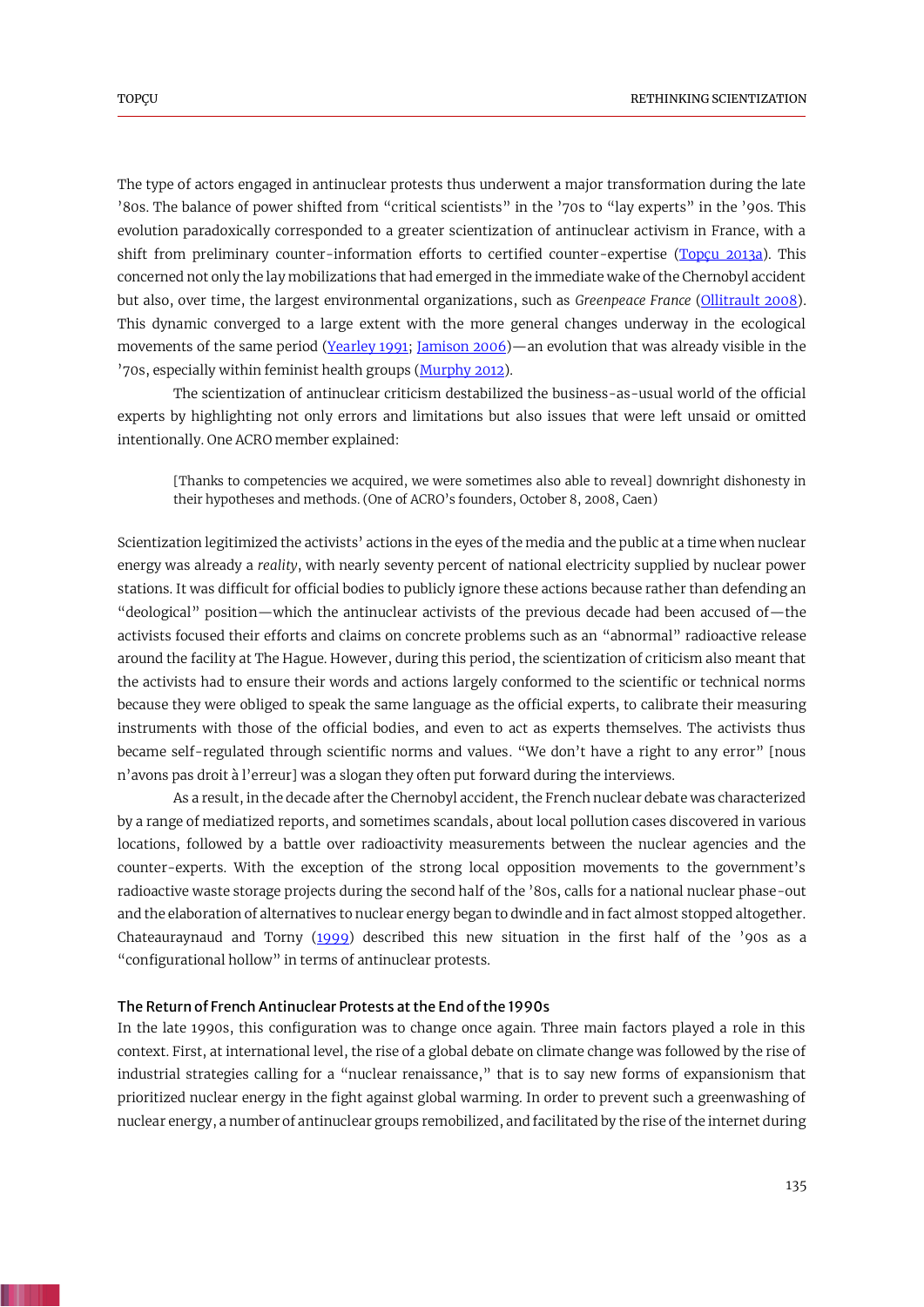the same period, incorporated their action into international networks. Second, the nuclear phase-out announced in Germany in June '00 encouraged French activists to reassert their call for a phase-out in France. Third, the establishment of a "pluralist left" government in '97—involving Les Verts (Green Party)—and the decision to phase out the fast-breeder reactor Superphénix intervened as a source of further encouragement to act. Significantly, some of the activists from the antinuclear network Européens contre Superphénix [Europeans against Superphénix] went on to found RSN (Réseau Sortir du Nucléaire [French nuclear phase-out network]) two years later. RSN federated more than seven hundred NGOs and local groups and committees in the space of just a few years. Greenpeace France also restructured itself during the same period and made the antinuclear struggle a top priority again alongside climate change and GMOs.

RSN and Greenpeace France established scientific advisory boards and developed technical competencies to orient their actions and communication strategies throughout the 2000s. Like CRIIRAD and ACRO, and indeed sometimes in collaboration with them, they launched alerts and debates on issues of safety, pollution, and radioactive waste. For example, in 2000, Greenpeace released images of some of the almost thirty-thousand radioactive waste barrels that had been dumped in the Hurd Deep (a trough in the English Channel, close to Cap de la Hague) by the UK in the 1950s and '60s. Also, in 2005, RSN leaked a confidential official report to the media that acknowledged that the "evolutionary pressurized reactors," the new generation reactors that France was planning to replace the existing ones with, would not be able to withstand a terrorist attack similar to that of 9/11. One of RSN activists explained to me:

Occasionally, confidential official reports that can prompt a media scandal leak to us. The issue is how to make good use of them, how to publicize them at the right time (November 12, 2006, Paris)

Last but not least, these antinuclear organizations elaborated various public education campaigns to counterbalance the official information and propaganda. Demands for a better (more transparent, less technocratic) management of the nuclear industry were thus combined with calls for a nuclear phaseout, although there was little agreement among either the antinuclear groups federated within RSN or any other groups on the proposed temporalities and modalities of a phaseout during this period.

## The Institutional Management of Scientized Protest: Four Models

In parallel with the developments outlined above, there was a significant change in perspective on the part of both the state and the nuclear agencies with each generation of scientific criticism in relation to the knowledge-based (counter-information, counter-expertise) forms of collective action. Viewed initially as an outright threat, this criticism from the scientific community, the labor unions, and subsequently the activist networks and the lay community came to be seen as a challenge that had to be integrated into the government of the nuclear sector, in particular during the second half of the 1990s, when the nuclear industry attempted to become more "participatory" and even "green" at both the national and international levels.

Regarding the French context specifically, the institutional management of scientized criticism can be analyzed in four distinct phases. In the '70s, there was a denigration and exclusion of such criticism by the governing bodies. In the '80s, there was partial recognition for the purposes of a modernized management (of public information in particular). In the '90s, there was greater recognition/inclusion with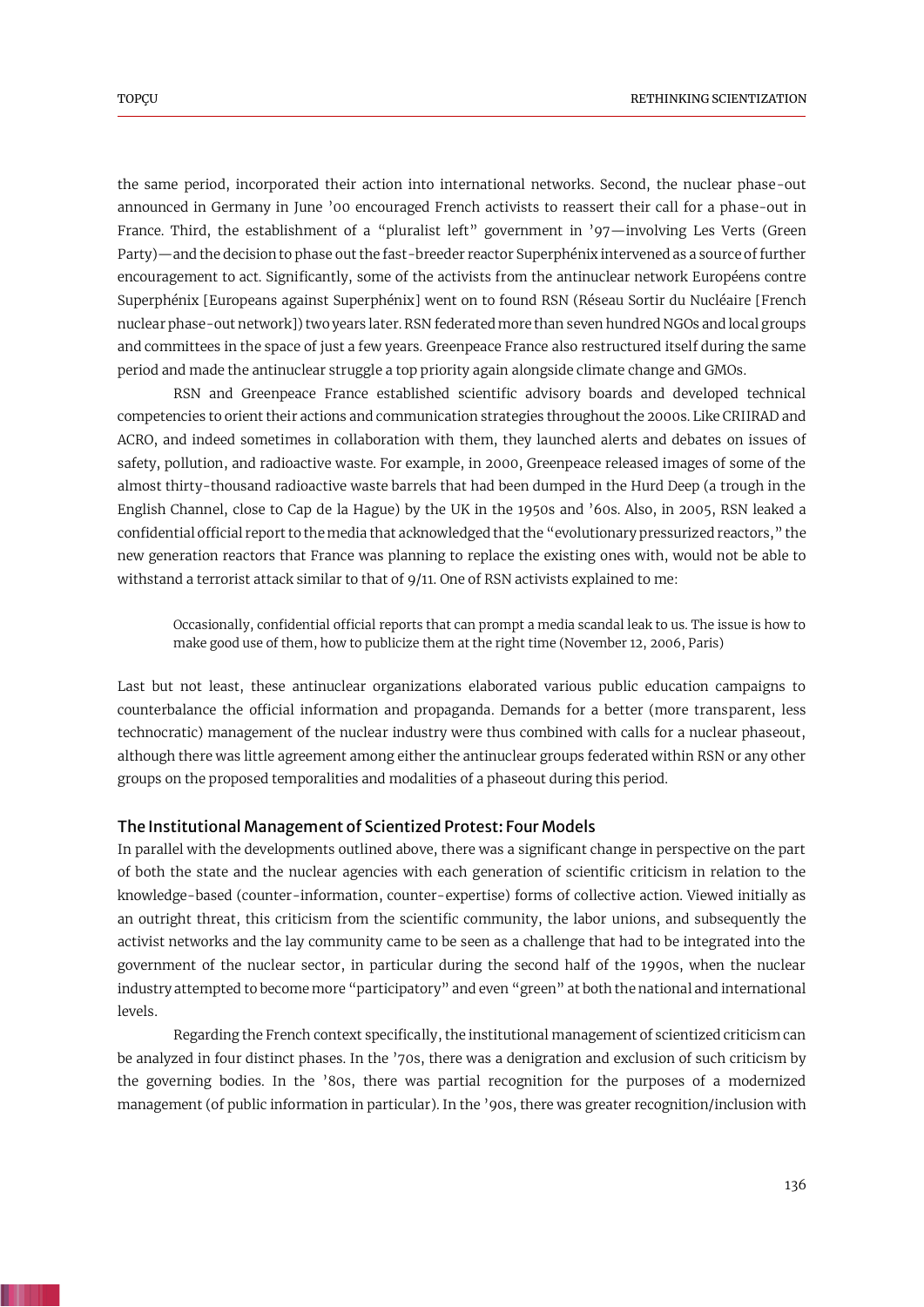the aim of rendering official expertise more legitimate and of restoring public trust. In the 2000s, there were attempts at routinized inclusion aimed at individual responsibilization (and deradicalization). Each of these phases can be considered representative of a specific mode—or model—of governing techno-criticism, which I call: (1) the deficit model; (2) the co-information model; (3) the co-expertise model; and (4) the comanagement model. These models do not entirely replace one another from one period to the next. Rather, they can co-exist and indeed also in certain circumstances neutralize one another. For the French nuclear case analyzed here, each can be considered a dominant (but not unique) mode of governing dissent during a given historical period. The changes in such modes of governing techno-criticism, which are highlighted by the shifts from one model to the next (or one period to the next), echo more general changes related to the governing of contested or controversial technosciences at national and international levels. This study has drawn on those identified by: Michel Callon [\(1998\)](#page-17-8) and Callon et al. [\(2009\)](#page-17-0) based on a variety of case studies, including AIDS activism, opposition to nuclear waste management, and patient mobilizations for the treatment of myopathy; Alan Irwin [\(2006;](#page-18-10) [2014\)](#page-18-11) in his analyzes of evolving forms of science governance; Pierre-Benoît Joly [\(2001\)](#page-19-13) in his study of the management of GMO controversies in France. In the same way that the modes or models described in these studies often co-exist (at least when a series of techno-scientific or techno-medical sectors are considered together) instead of being singular regimes that definitively close one era and open the next, so the models I have distinguished for the specific case addressed in this article co-exist.

# <span id="page-9-5"></span><span id="page-9-4"></span><span id="page-9-3"></span><span id="page-9-1"></span>The Deficit Model: Denigrating Scientific Criticism (1970s)

<span id="page-9-2"></span>In this model, the governing bodies consider scientific criticism to be the most dangerous form of public dissent against the technosciences. Other forms of dissent are thought to be easier to stigmatize as irrational, ignorant, or "not-in-my-back-yard" (NIMBY) reactions. Continuous efforts are made by the promoters of the contested innovation(s) to draw a divide [\(Gieryn 1983\)](#page-18-12) between the official experts and those who are not proficient enough or qualified to speak in the name of science. This form of managing techno-criticism characterizes the French nuclear experts' and agencies' evaluation of and political work in relation to the scientifically reinforced protests of the 1970s.

<span id="page-9-0"></span>During the '70s, the French nuclear organizations, notably CEA and EDF, acknowledged the fact that the protests, far from being marginal or isolated events or an irrational fear of the atom from a small number of individuals, had become a "social phenomenon" [\(Barthe 2006\)](#page-17-9). The social sciences were heavily mobilized in this context. On the one hand, the nuclear energy promoters aimed to better understand the protesters (the "enemy," whom they feared could "contaminate" public opinion with their ideology) by analyzing their arguments and identifying their typical profiles. On the other, they sought to systematically monitor public opinion through opinion polls, which became highly sophisticated and were extensively used during the '70s.<sup>3</sup>

<sup>3</sup> The number of national opinion polls sent out during the '70s (almost 120) was three times higher than that distributed over the previous twenty-five year period.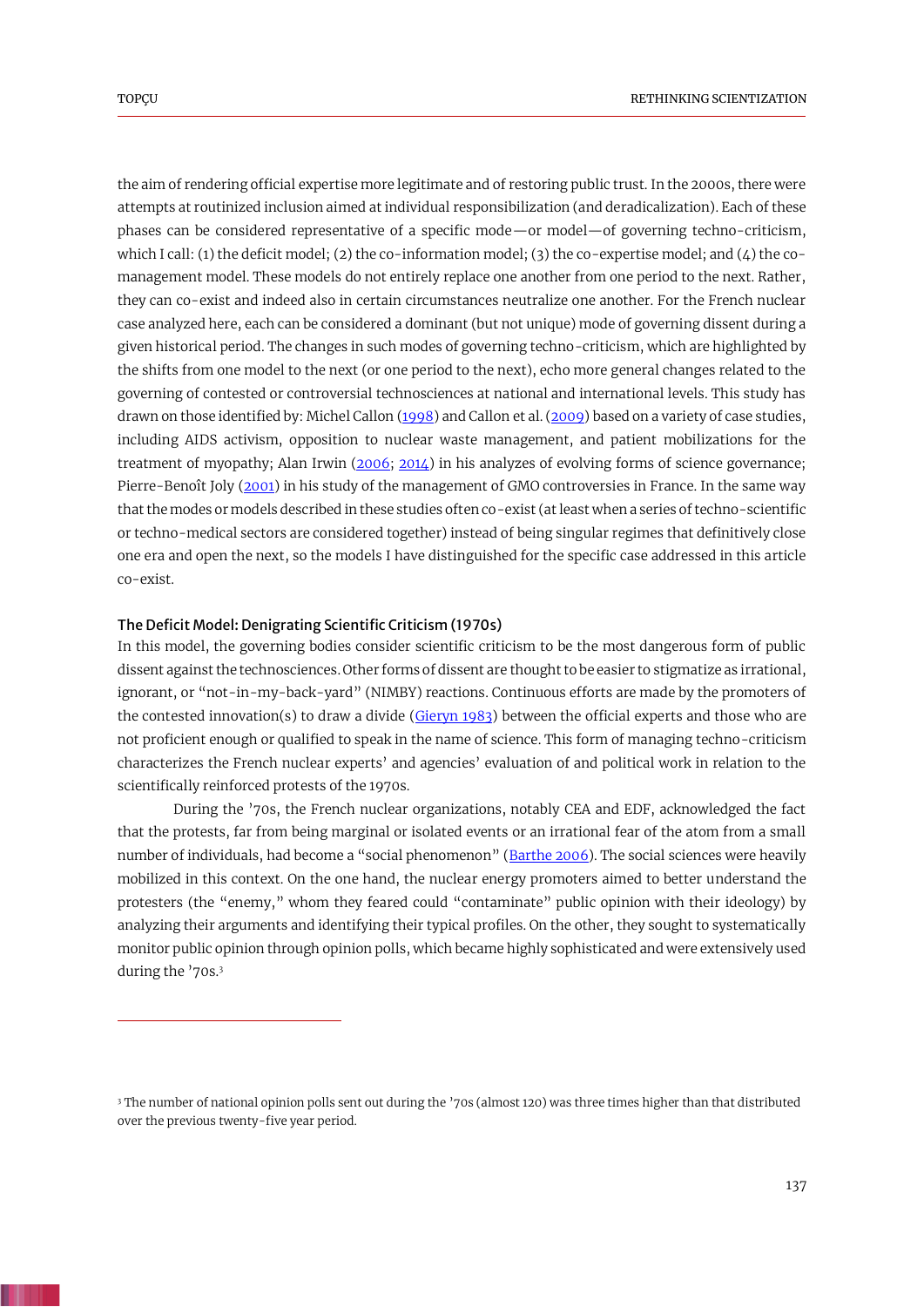In particular, the nuclear bodies saw the scientists' mobilization as a major threat to the government's energy plans during this period. It became difficult for nuclear energy promoters and regulators to pretend that opposition to nuclear energy was a primitive reaction from irrational, fearful, or ignorant individuals. They thus developed diverse discursive strategies to denigrate the scientists' argument by putting forward for instance the importance of the division of competencies within the scientific professions and among theoretical vs. applied scientists. They claimed that the "scientists who criticize the nuclear program do not know" or "are not experts on" the different technical aspects of a nuclear power plant.<sup>4</sup> Beyond their deficit of knowledge, their action was also judged to be "irrational," "anti-democratic" (because they represented a "minority").<sup>5</sup> Based on these arguments, the EDF and CEA experts mostly refused to participate in public debates with GSIEN members during this period in order that the "critical scientists" would not be recognized as legitimate stakeholders. In a sense, the scientists' refusal to be labeled as antinuclear movement experts undermined their cause because it helped EDF and the government bodies reinforce the divide between the official nuclear experts and the rest (non-experts).

There were a number of rapid developments in the institutional responses to the activists' demands in the '70s, including the organization of two local referendums in '75 and the establishment in '77 of a socalled pluralist information council that incorporated environmental activists. However, the activists' and especially the "critical scientists," their arguments and demands were better received after the change in government in '81.

## The Co-Information Model: Partial Recognition of the Virtues of Scientized Criticism (1980s)

In sharp contrast to Model 1, scientized criticism is evaluated pragmatically in Model 2 (and even more so in Model 3 described below). Actors that elaborate a scientized criticism are no longer seen or presented as illegitimate or ideological individuals with whom the official experts and decision-makers do not need to debate or negotiate. Instead, they are progressively called upon as co-producers of information (Model 2) and even of expertise (Model 3), especially in contexts of high-level public mistrust and strong demands for more transparency. This does not mean that other ways of managing antinuclear criticism, such as surveillance, policing, and repression, disappear—they simply become less visible.

Model 2 became operational in France in the 1980s. This period is marked by several important events, including the Socialist Party's electoral victory in '81 and the Chernobyl nuclear accident five years later. It should be noted here that, soon after the electoral victory, François Mitterrand's Socialist Party largely reneged on its pre-electoral promises on nuclear energy (which included a moratorium on the Messmer Plan) and continued building nuclear power plants at a sustained rate. In order to mitigate public debate on its new policy, government officials tried to persuade the most scientized faction of the antinuclear movement to collaborate in the modernization of the nuclear sector. This was achieved primarily through handing senior responsibilities over to some of the trade unionists and scientific protesters, who

<span id="page-10-0"></span><sup>4</sup> See for instance the point of view of Pierre Pellerin who was the head of the Service Central pour la Protection contre les Rayonnements Ionisants [Central Service for Protection Against Ionizing Radiation] during this period [\(Pellerin](#page-20-10) 1980). <sup>5</sup> See for instance the point of view of Michel Hug who was equipment manager of EDF in the '70s [\(Hug 1977\)](#page-18-13).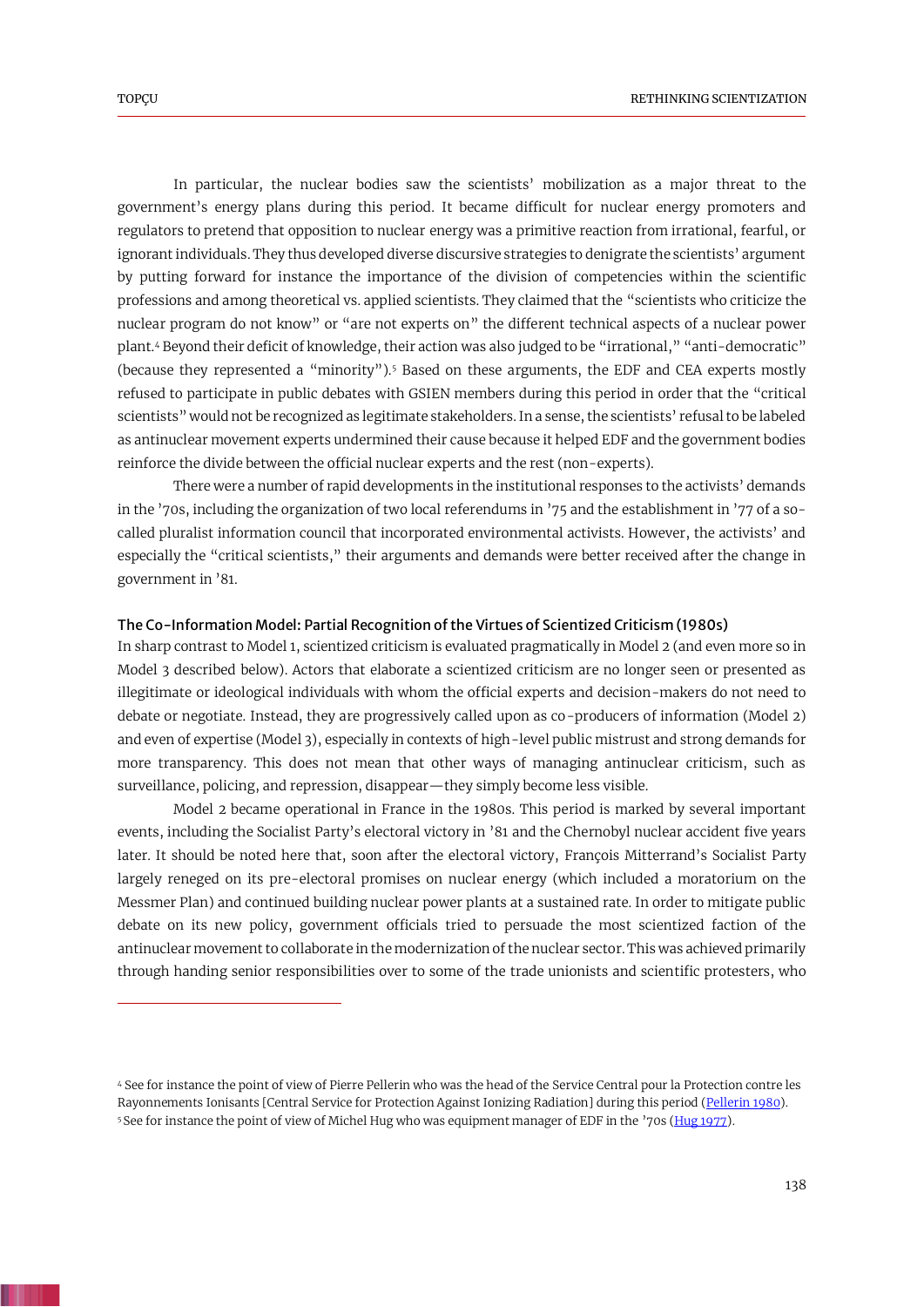were to work either within newly created government agencies, such as the energy management agency AFME (Agence Française pour la Maîtrise de l'Énergie [French Agency for Energy Efficiency]), or as energy advisors in the ministerial offices. Furthermore, in the first half of the '80s, the government allowed the protesters access to the recently created CLIs (Commission Locale d'Information [Local Information Commission]). These commissions represented an important modernization attempt within the French nuclear sector at the time because they marked the first step toward the participation of ecologist and antinuclear groups in the production of information on the daily activities and impact of nuclear power plants. GSIEN, CFDT, and local antinuclear organizations and NGOs were invited to join the CLIs. However, a large number of CLIs ceased activity just a few years after they had been set up. Even the CLIs that remained active, such as the one in The Hague region, depended to a large extent on the information provided by the nuclear plant operators during this period (Topçu 2013a). The CLIs, and with them the "co-information model," thus only partially succeeded. They nevertheless played an important role in the official reframing of the nuclear problem mainly as a management problem.

This shift in focus shaped the trajectory of nuclear energy criticism over the coming years and even decades. For example, the new social mobilizations resulting from the Chernobyl accident were calling, as already mentioned, not so much for a phasing out of nuclear power but for better risk control. Indeed, after the Chernobyl accident, many activists considered that the modernization of the state and its regulatory agencies was a more urgent problem than the elimination of the nuclear industry.

In this new context, the activists (both old and new) attempted to re-politicize the nuclear question by for instance publicizing updated information on the fallout from the Chernobyl accident in different regions of France, the infringement of norms regarding routine ruthenium releases from the nuclear plant at The Hague, and the illegal storage of low-dose radioactive waste in certain waste disposal centers. This new framework was also progressively being supported by the nuclear bodies, how believed "openness toward civil society" would be established as an international imperative of good governance in the years that followed.

# The Co-Expertise Model: Mobilizing "Lay" Experts as Firefighters (Late 1990s)

<span id="page-11-0"></span>Most STS scholars have documented and theorized "participatory" or "lay expertise" as representing much more than just co-information or participatory information with the aim of revealing its positive role in repairing undone science [\(Frickel et al. 2010\)](#page-18-14) and scientific uncertainties [\(Callon et al. 2009\)](#page-17-0). This third model of techno-criticism management, which I call the co-expertise model, refers to cases in which stakeholder participation in expertise production does not happen spontaneously but is organized in a topdown manner. This kind of organization often takes place in contexts of intense polemics and controversies that need to be calmed down.

From the mid-'90s onward, the French nuclear agencies, including first and foremost the IRSN (Institut de Radioprotection et de Sûreté Nucléaire [Institute for Radiological Protection and Nuclear Safety]), became *participatory*, at least in their public discourses. They regularly stressed their desire to break with the technocratic practices of the past. This period saw the creation of services and departments entirely dedicated to the theme of participation. However, rather than opting for a profound restructuring of the existing mechanisms of knowledge production and decision-making, the authorities called for pluralism or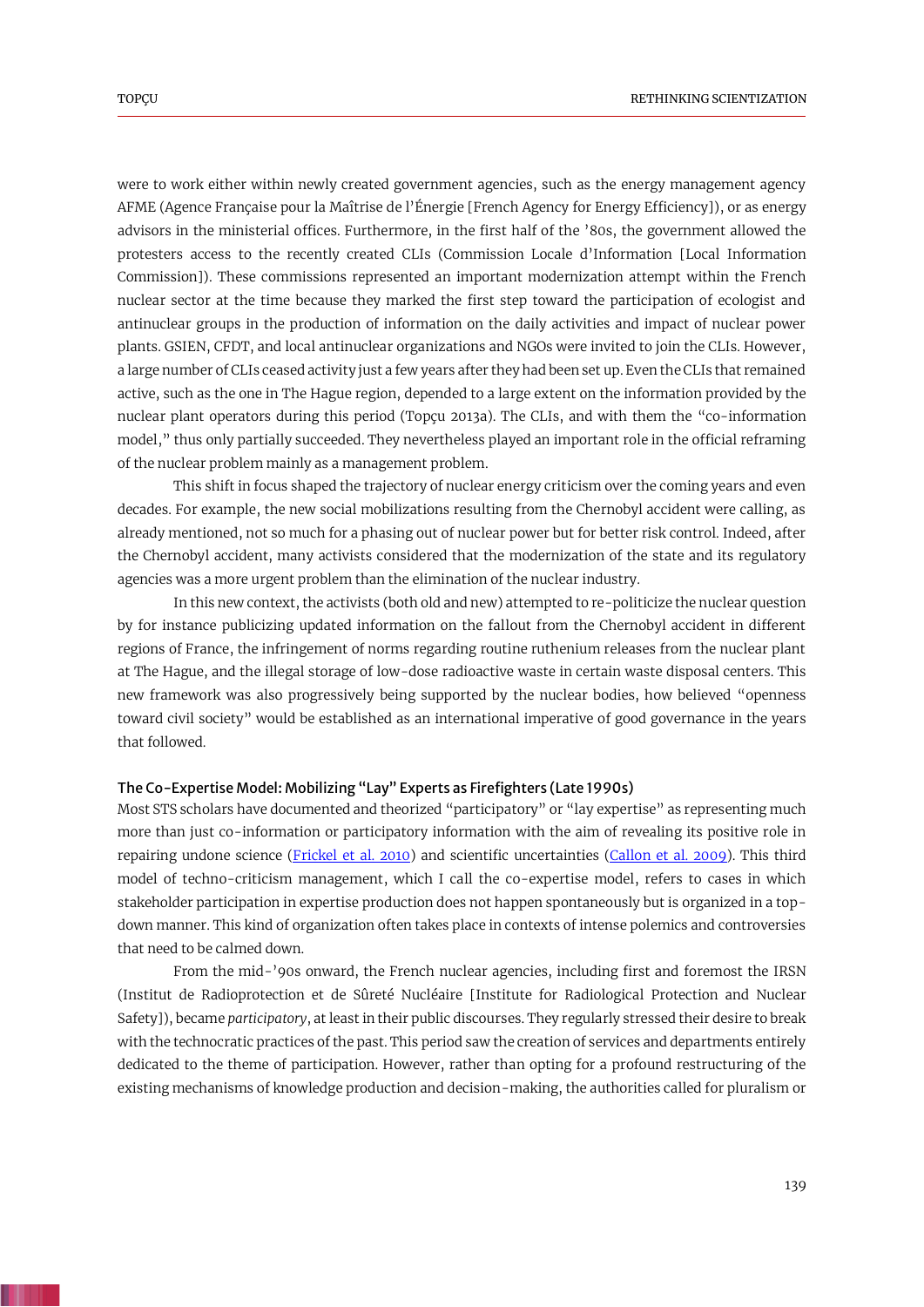public empowerment only in situations of heated controversies, polemics, or scandals where they needed to restore their public legitimacy.

The emblematic example of pluralistic risk assessment in French nuclear energy history is the GRNC (Groupe Radioécologie Nord Cotentin [Cotentin Peninsula Radioecology Group]). It was set up in the wake of the controversy that broke out in '96–'97 over the possible increase in the incidence of childhood leukemia around the plant at The Hague that had been indicated by the work of epidemiologist Jean-François Viel at the time. Experts from three associations (CRIIRAD, ACRO, GSIEN) were integrated into a multi-year investigation process to work alongside official experts on a study of the pertinence of Viel's findings. However, concerned and lay groups, such as "Les Mères en Colère" (angry mothers), a local protest group set up after the launch of the polemic, were excluded. The GRNC, which was presented as:

"A major opportunity" to reform nuclear governance, received a significant amount of publicity. (President of GRNC, December 3, 2008, Fontenay-aux-Roses)

During its first meeting, its president vehemently stated: "If the GRNC fails, so will pluralism in the nuclear field" [\(Estades & Rémy 2003\)](#page-18-15).

<span id="page-12-0"></span>However, this expert commission—despite the fact its procedural quality was approved by all participants—ultimately came up against the fact that no—or at least very little—analytical work had been carried out in the field up to that point. Epidemiological accounts were lacking, the health monitoring of residents was not systematic, official measures relating to the plant's atmospheric emissions were insufficient, and so on. While the environmental radioactivity measures produced by ACRO and CRIIRAD in previous years partially remediated the situation, overall, the widespread nature of the ignorance zones made it impossible to demonstrate any causal relationship between the cancers observed and the plant's emissions.

While such situations of uncertainty are not specific to nuclear power, they played a particularly important role in reorienting the debates in the French case. Participation was either dampened down, rendered inactive, or even reduced to mere marketing by the official government bodies. The uncertainties and non-knowledge zones were delineated but remained unresolved for a long time (because producing knowledge requires time and means). More importantly, the GRNC's promoters within the official bodies would later admit they had known it was impossible to demonstrate a single cause-effect relation in this case given the uncertainties and lack of epidemiological data (Topcu 2013a). The involvement of expert activists in a commission charged with assessing nuclear health risks and harm thus served, above all, to dampen down a heated controversy.

Furthermore, pluralistic assessment or co-expertise was mainly directed at radioprotection and less at other fields such as nuclear safety. A few years after the GRNC experiment, the IRSN attempted to set up a similar pluralistic risk assessment committee, this time around the closed uranium mines in the Limousin region, where the discovery of significant radioactive pollution levels had prompted fierce public debates and protests. The protest movement was led in particular by Sources et Rivières de Limousin (Limousin's Rivers and Water Sources), a local antinuclear NGO. Once again, instead of inviting this NGO to join the envisaged pluralist assessment committee, IRSN turned to counter-expertise NGOs. However, CRIIRAD refused to join this time because they believed that these participatory exercises did not offer the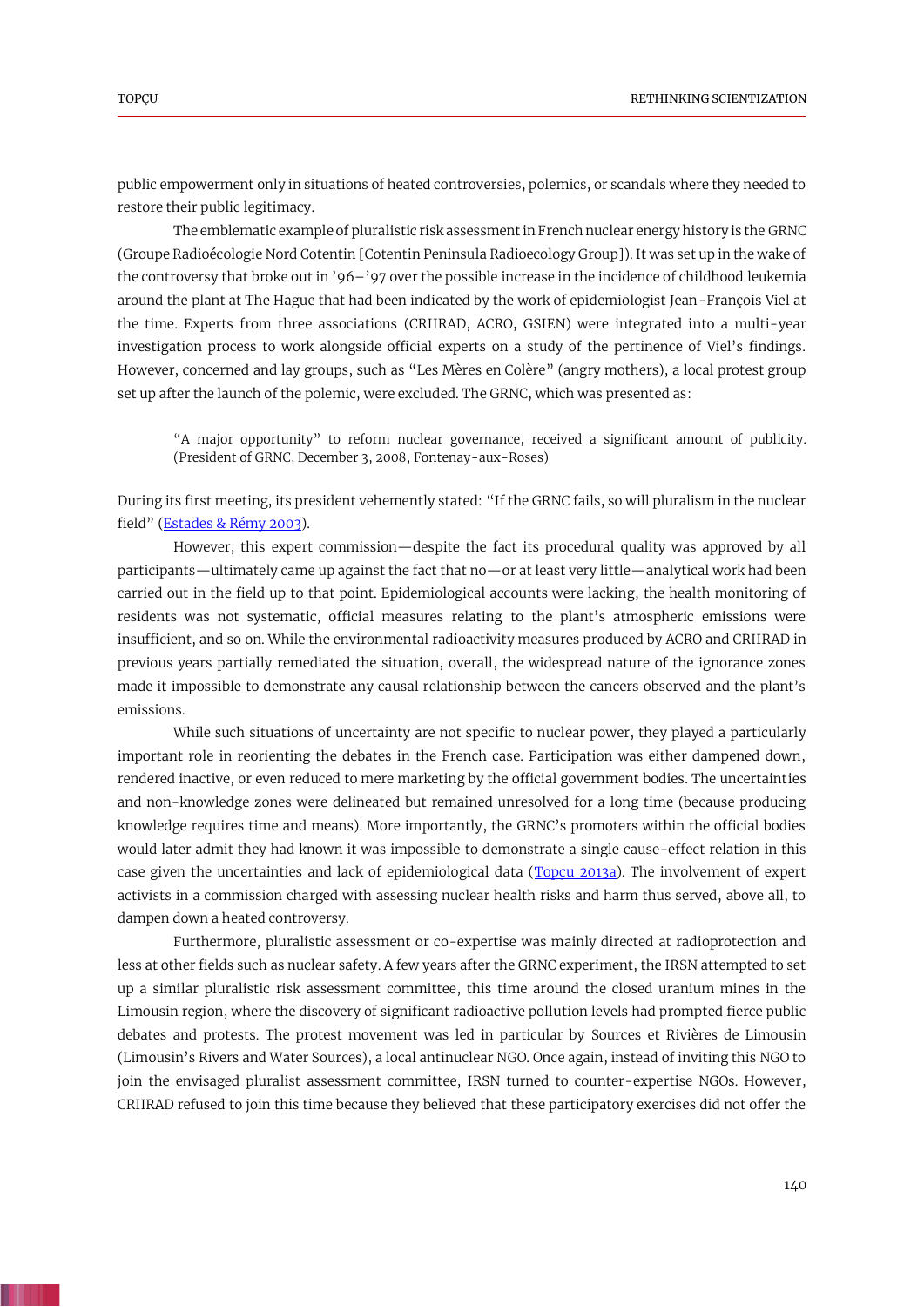material means necessary for conducting "real" risk assessments.<sup>6</sup> It accused IRSN of putting together the committee as a publicity and legitimation tool for the nuclear energy promoters. In the end, because IRSN had not managed to recruit the activists it had wanted, Sources et Rivières de Limousin was included in the committee. However, this NGO soon stood down from the committee too, arguing it was an illusion of democracy. One of its members explained to me:

When you scratch the veneer of "pluralism," you discover that the whole affair is in the hands of the IRSN family. IRSN is the one who coordinates the GEP, it is the one who provides the group with the necessary information and expertise. (Member of *Sources et Rivières du Limousin,* March 31, 2009, Paris.)

In short, both the scientized groups and the more openly antinuclear groups became progressively critical of the participatory tool, and some even started to systematically refuse to serve as "firefighters" for the nuclear industry in the years that followed.<sup>7</sup>

#### The Co-Management Model: Scientization as a Form of Individual Responsibilization (2000s)

<span id="page-13-2"></span>In this fourth and final mode of governing scientized criticism, the focus is on risk (and even harm) management rather than risk assessment. While risk management is conventionally the duty of the state and state-regulated industries, social science research has shown how, in parallel with a risk colonization movement [\(Rothstein et al. 2006\)](#page-20-11), risk has increasingly become a neoliberal tool for individual responsibilization and self-government or more precisely for transferring the responsibilities from the state to the individual in the domains both of medical and healthcare [\(Clarke et al. 2003;](#page-17-10) [Polzer & Power 2016\)](#page-20-12) and of environmental and disaster management [\(Kimura 2016\)](#page-19-6).

<span id="page-13-1"></span><span id="page-13-0"></span>In line with these developments, the decision-makers in what I call the co-management model believe that risk management should be assured not only by the state and the industry but also by the citizens. The implicit assumption here is that this offers a triple advantage to the governing bodies: (i) risk management costs will be lowered; (ii) the level of social contestation will be reduced—because individuals and activists will be responsibilized, or "empowered" even, through their involvement within the official settings; (iii) the overall exercise, as a public participation practice, will increase the public legitimacy of the technology or techno-industrial sector in question. While these developments may seem to be a general strategy to better manage nuclear energy and its risks (through more dialogue with the public), their relevance in terms of the government of technocriticism is based on the fact that they have at least partially contributed to blurring the boundaries between the activism of the challengers and the actions undertaken by the official bodies.

The emblematic visibility of the co-management model in France were the participatory rehabilitation projects (also called the "démarche Ethos" [Ethos approach] projects) established by thinktanks closely associated with the French nuclear industry. These projects were implemented from 1997 onward in Belarusian territories heavily contaminated by the Chernobyl accident. Declaring their

<sup>6</sup> Paraphrasing interview with a CRIIRAD member, May 14, 2007, Paris.

<sup>7</sup> Interviews conducted with several CRIIRAD and ACRO members in 2007 and in '08, in Paris, Caen and Valence.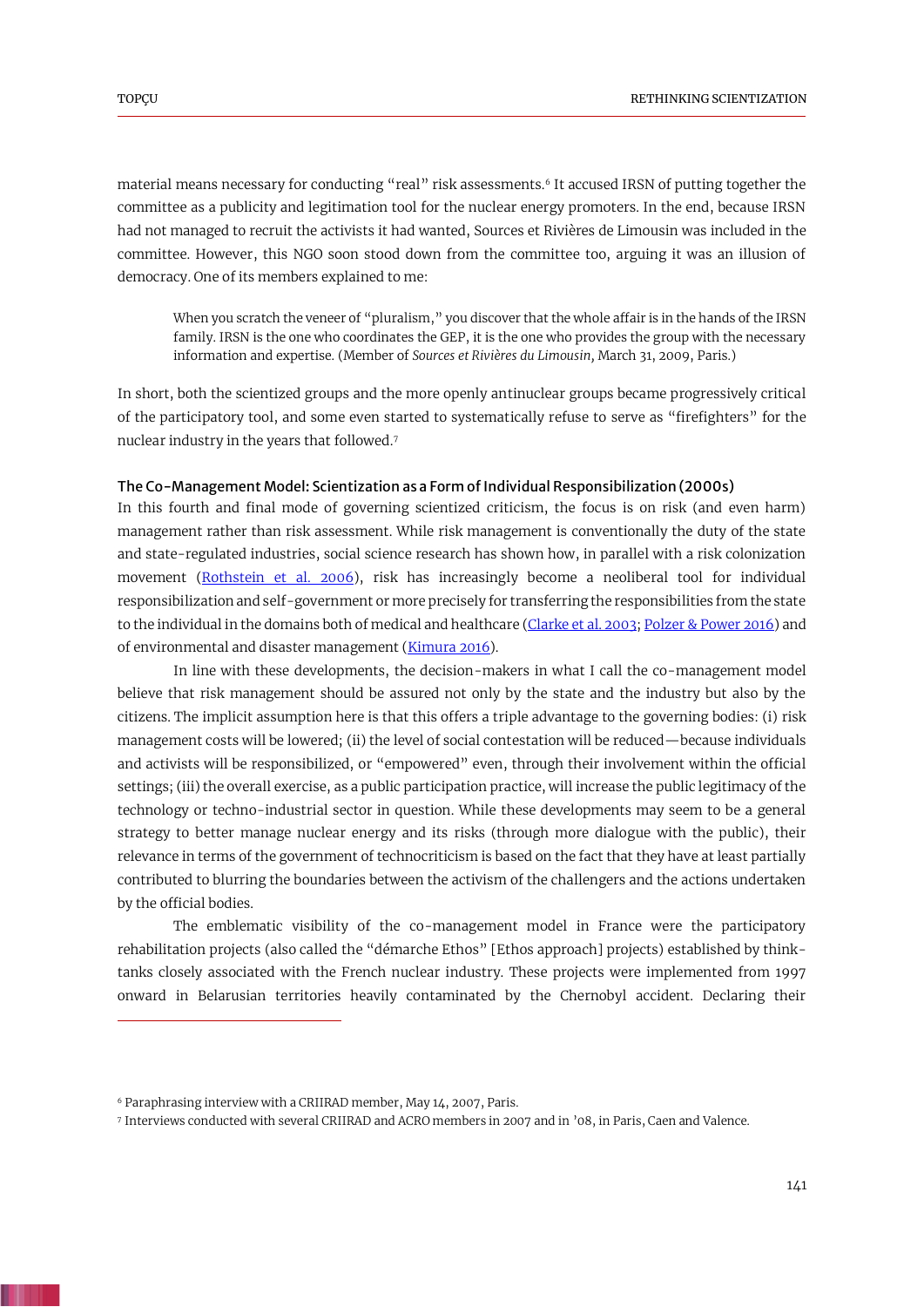<span id="page-14-1"></span>commitment to participatory democracy and public empowerment, the Ethos experts promoted a new form of self-government for the victims, who were to take charge of their own destiny by counting and accounting for their daily food intake and daily movements through the continuous use of a Geiger counter and by acting as "rational" individuals through learning to counterbalance the excessive consumption of low-quality (high-radioactivity) food one day by consuming less radioactive food the next (Topcu 2013b). Furthermore, the Ethos experts managed to persuade a number of French organizations (expert NGOs, activist groups engaged in humanitarian aid) to help with transferring competencies (on measuring radioactivity for instance) to local organizations and inhabitants. The Ethos approach was progressively diffused beyond Belarus too. In the 2000s, Ethos-type projects were largely funded by the European Commission and supported by the World Bank (Topcu 2013b). Several European countries, not least France, adopted them as a new disaster management tool for implementation in the post-accident period. Participatory committees like SAGE (Strategies and Guidance for Establishing a Practical Radiation Protection Culture in Europe) and CODIRPA (Comité directeur pour la gestion de la phase postaccidentelle d'un accident nucléaire ou d'une situation d'urgence radiologique [Steering Committee for the Management of the Post-Accident Phase of a Nuclear Accident or a Radiological Emergency]) were set up to establish, in partnership with expert and activist NGOs, guidelines for coping with a contaminated environment. These developments all took place in parallel with the French government's plans to limit—with the aim of lowering costs—the evacuation zones in the event of a nuclear accident. Especially after the Fukushima accident, when the Ethos approach was rapidly exported to Japan [\(Kimura 2018](#page-19-14)), IRSN's top managers even pretended publicly that rather than evacuating the victims in the event of an accident, they should be taught how to carry on with their normal lives in a contaminated environment. For all these reasons, the co-management model engendered strong criticism and was even rejected by certain mobilized publics and expert activists. It caused a divide within the French antinuclear protest groups of the 2000s, with some organizations accusing those involved in the Ethos-type projects of:

<span id="page-14-0"></span>. . . selling out to the nuclear lobby. (CRIIRAD spokesperson, September 12, 2008, Paris).

The RSN expressed similar criticisms, which led several of its members to leave the network (because they felt offended). Some of the more radical activists even sabotaged meetings and conferences organized within the context of Ethos-type projects. They denounced the fact that,

. . . the nuclear lobby wants to teach people how to eat becquerels and at the same time shamefully pretend to empower them (RSN activist, November 26, 2007, Paris).

# Surviving the "Models" of (Good) Governance?

The divisions created by the co-management projects as well as the rifts caused by the disputes over the best strategies to adopt to combat the nuclear industry's attempts to *greenwash* itself as an ecological solution to the global climate change strongly impacted the French antinuclear landscape in the late 2000s. By March '11, when the Fukushima Daiichi power plant was hit by chain nuclear explosions, it was clear the antinuclear protest had weakened in France. Fewer than three hundred people joined the protest marches in Paris, compared with some sixty-thousand people who took to the streets in Germany the same weekend to say "no" to nuclear energy. In addition, the counter-expertise groups didn't manage to politicize the nuclear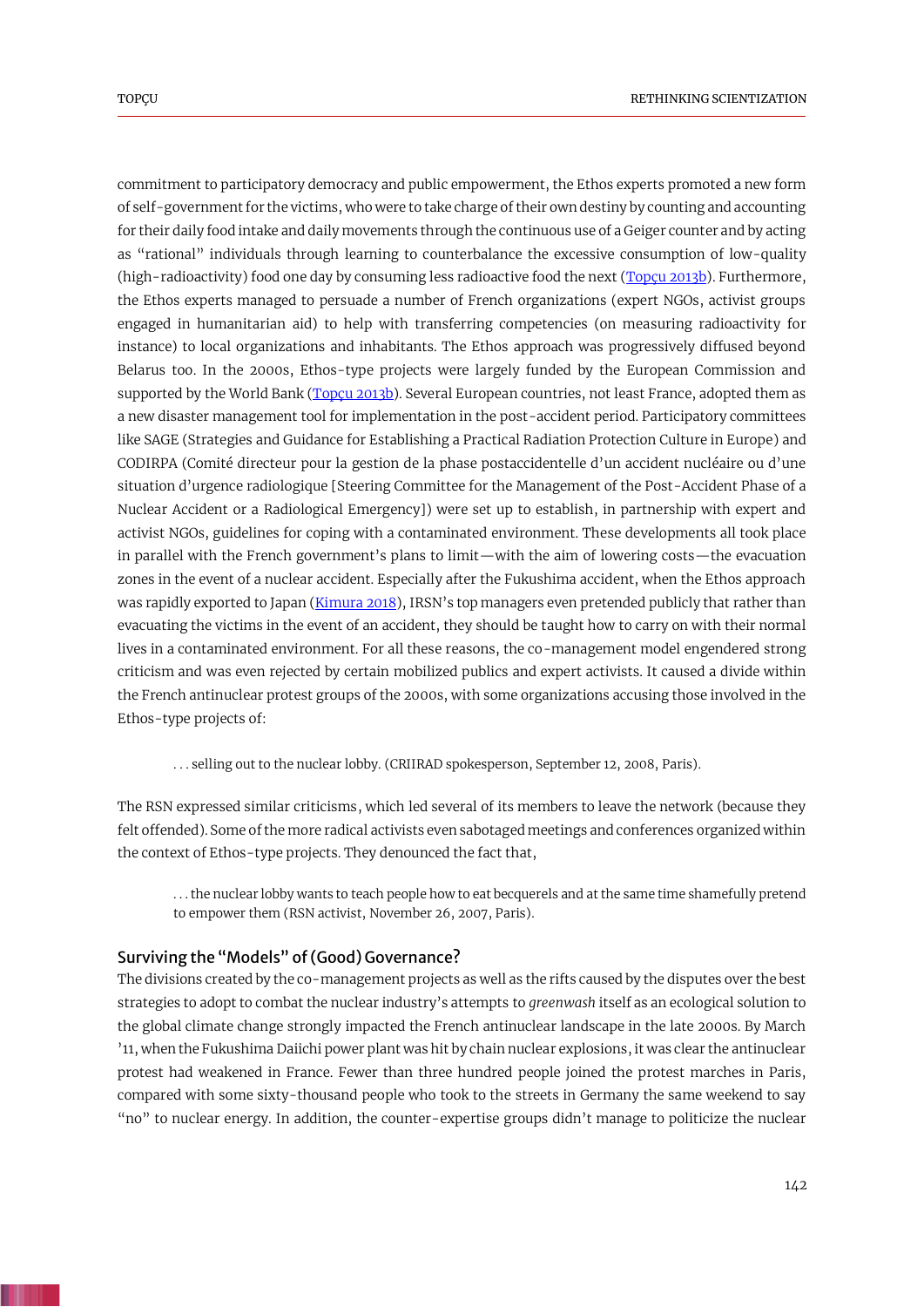<span id="page-15-0"></span>problem the way they had in 1986. The Fukushima radioactive cloud did not have the same material or symbolic impact in France as the Chernobyl cloud had twenty-five years earlier. The official bodies neither hid information nor pretended that such an accident could ever happen. The antinuclear protest nevertheless began to strengthen again in France the following year. In spring 2012, almost sixty-thousand people formed a human chain stretching over 230 kilometers (between Lyon and Avignon). A year later, a public hearing (*débat public*) on France's giant nuclear waste repository project CIGEO (Centre Industriel de Stockage Géologique [Industrial Geological Storage Center]) was interrupted by local opponents claiming the consultation process was a falsely democratic exercise. They were quickly stigmatized by state and industry spokespersons as a "noisy, sometimes provocative, even violent minority" that threatens "the very existence of democracy" (se[e Chevènement](#page-17-11) et al. 2013). In 2016, new mobilizations emerged, led by young new-generation—activists (mostly of a libertarian-anarchist persuasion). These new activists refused to engage in participatory exercises, which they saw as a means of technicizing the nuclear question and scientizing environmental activism. They criticized the old-generation activists for not taking radical enough action against the "nuclear mafia," and they profoundly modified existing action forms by prioritizing physical/bodily resistance and in particular the long-term occupation of land around the area in which the CIGEO project is implemented  $(D'$ Allens & Fuori 2017). Together with similar occupation movements (in particular the protest against the recently canceled airport project at Notre-Dame-des-Landes), whose commonality is the desire to reinvent the political through daily, autonomous, community experiences of living, doing, and resisting (capitalism, the state, and large, destructive industrial projects), this new form of antinuclear protest progressively rendered the institutional strategies of dialogue with civil society outmoded. While the protesters reframed the antinuclear struggle as an indivisible conflict, exclusion and repression once again became the preferred modes of state intervention from '16 onward.

#### <span id="page-15-1"></span>Conclusion

In highly technocratic domains like the French nuclear decision-making system (which led to the creation of the world's most nuclearized country in under two decades), the recourse to science and expertise has not only become an important legitimation tool for social movements, which is a general tendency in contemporary knowledge societies, it has also largely disciplined certain forms of protest, to the point where the scientificity of criticism on—or public reactions to—innovations still seem to be the main criteria through which the decision-makers define what the "responsible," "desirable," and even "authorized" ways of evaluating technosciences are (Wynne 2006[; Welsh & Wynne 2013\)](#page-20-3).

Building on these observations, this article offers at least two types of demonstrations as well as insights for future research, reflection, and discussion. The first insight is that in the medium and long term, the asymmetry of power (public relations opportunities, material means for producing expertise, access to media and policy-making) between official experts and activists (or counter-experts) may limit the activists' potential to *permanently* politicize science and expertise and to use this to force the abandonment of the contested innovation or project. As has been shown, activist groups are highly conscious of and reflexive about such risks, which pushes at least some of them to revise their strategies regularly. Social movements seem to derive the greatest benefit from scientific action or participatory exercises (in terms of their potential for politicizing the problem targeted) not through the homogenization of action forms (as in the post-Chernobyl period for instance, which saw the transformation of expert activism into a movement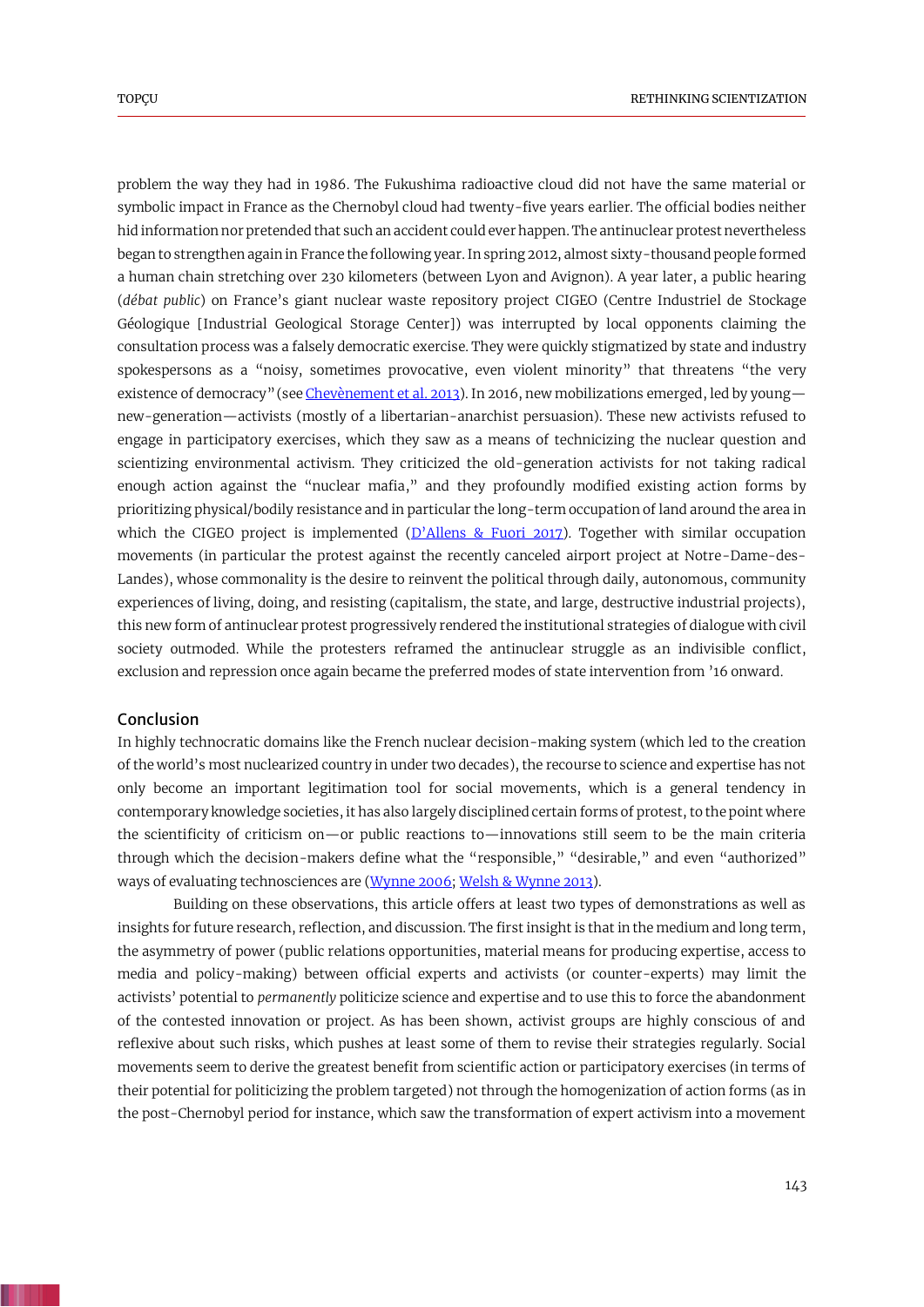in itself) but through a coexistence of outsiders, insiders, expert activists, experts who refuse to play the activist role, radical opponents, and the more moderate scientific critics, who together are able to *form the movement*. Recent developments in the French antinuclear protest provide such an insight. The main advantage of this kind of strategy of unification without homogenization in the context discussed here would be that the governing bodies would not be able to easily stigmatize one particular form of protest (for instance the most radical one) by highlighting or commending another (for instance the most scientific form). Put differently, the fact that the radical forms of protest act together with the most scientific ones in certain circumstances potentially renders the implementation of the "divide and rule" strategy more difficult.

The second insight is that while it is well documented that state and industry officials and policy-makers conduct active political work on protest movements [\(Boltanski & Chiapello 2007;](#page-17-4) [Hess 2015\)](#page-18-0), this study clearly shows the diverse and often ambiguous ways through which the scientific and political elites deal with scientific criticism or scientized protests. There is no pre-existing automatic recognition, inclusion, or valorization of any form of protest, and this is especially true if the contested project or innovation can still be abandoned or is reversible. When a given technical system is materially implanted, scientific criticism is often among the first to be positivized by the official bodies or included within expert circles. This does not happen automatically as an act of democratic "good sense" but is instead mobilized with the aim of re-establishing public trust or dampening down a heated public controversy or scandal. The inclusion of scientific criticism is also often fragile, sector-sensitive (radioprotection rather than safety in the case analyzed here), and subject to change. Furthermore, in contrast to what has been suggested by some other case studies [\(McCormick 2006\)](#page-19-8), lay knowledge or expertise does not always lead to the descientization of official or public debates. On the contrary, it can become marginalized especially when there are too many uncertainties or zones of non-knowledge.

For an in-depth understanding of these dynamics in terms of their impact on social movements and reflexive scientific citizenship, sociohistorical approaches focusing on transformation studies in the medium and long term (by simultaneously building on detailed or micro case studies) prove to be a fruitful methodological approach. This at least is the path followed and advocated by the present article. It is hoped this study will also enrich the existing literature in three further directions insofar as: (i) it offers a joint transformation analysis of antinuclear movements and the governing bodies in relation to science and politics over several decades; (ii) it shows that scientization can be analyzed not only as a top-down, negative process but also as a diffused process (which aims at self-government and self-discipline) that is subject to different evaluations and reflexivity; (iii) it advocates for the analysis of public participation discourses and practices not in isolation but in combination with other ways of governing techno-criticism with the aim of better distinguishing the "instrumental" participatory devices [\(Goldman 2001;](#page-18-4) [Topçu 2013b\)](#page-20-13) from those that have the potential to democratize information, expertise, and decision-making. Indeed, such a distinction seems crucial, especially since democratic participation in the building of technoscientific trajectories remains and indeed should remain the approach to experiment and explore for the future, not only in relation to social movements but also with regard to the social sciences, whose normative positioning in these affairs counts for a great deal.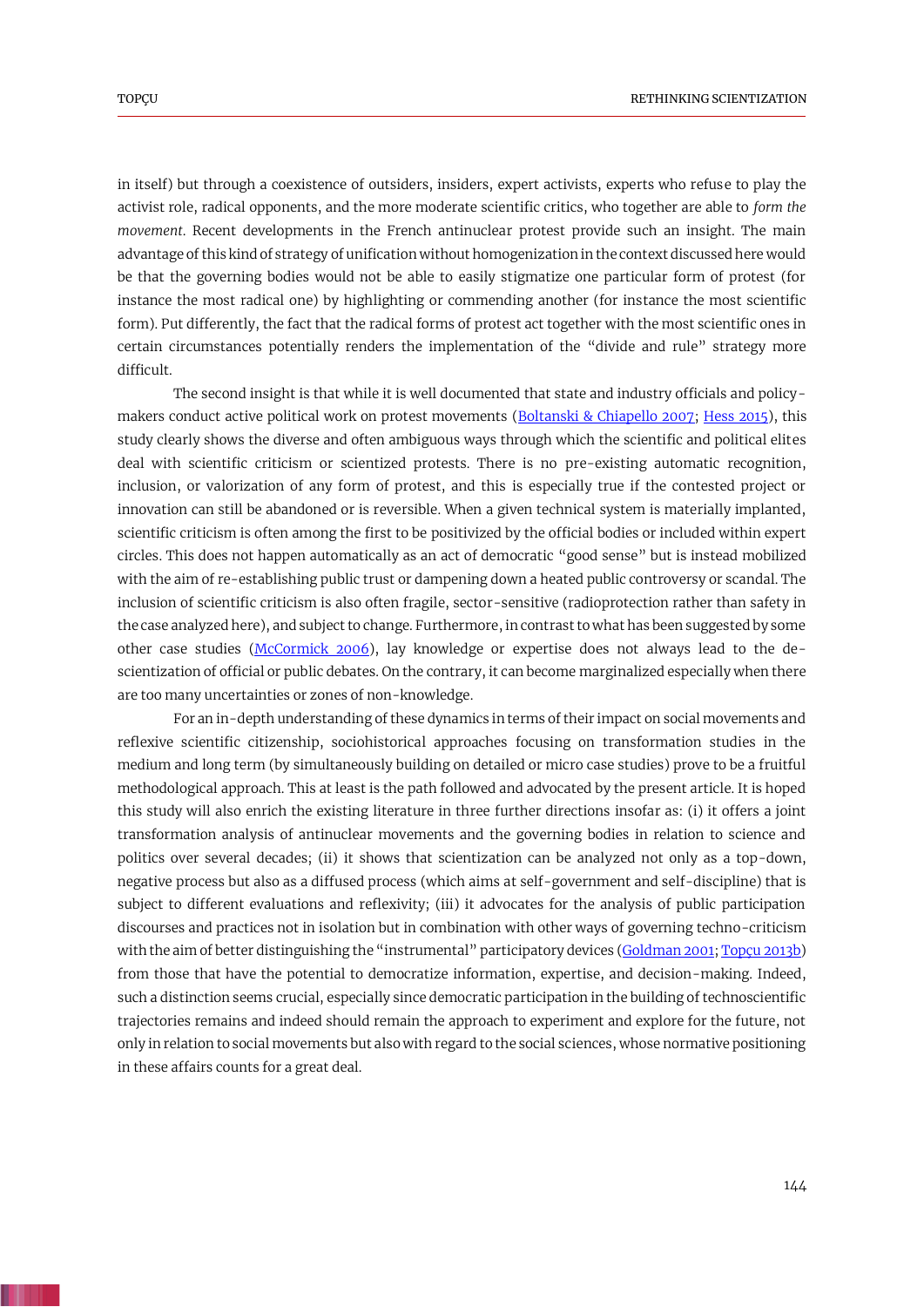## Acknowledgements

I would like to thank Bruno Strasser, Kelly Moore, and the two anonymous reviewers for their valuable comments and suggestions on this article. Many thanks to Clare Ferguson for her help with the copyediting.

# Author Biography

Sezin Topçu is a historian and sociologist of science and technology at the French National Research Center.

## References

- Aldrich, Daniel P. [2008.](#page-2-0) *Site Fights. Divisive Facilities and Civil Society in Japan and the West*. Ithaca & London: Cornell University Press.
- Chevènnement, Jean-Pierre, Michel Rocard, Robert Badinter, and Alain Juppé[. 2013.](#page-15-0) "La France a besoin de scientifiques techniciens," *Libération* October 15, 2013.

<span id="page-17-11"></span><span id="page-17-9"></span><span id="page-17-5"></span><span id="page-17-4"></span>[https://www.liberation.fr/sciences/2013/10/14/la-france-a-besoin-de-scientifiques](https://www.liberation.fr/sciences/2013/10/14/la-france-a-besoin-de-scientifiques-techniciens_939430)techniciens 939430.

Barthe, Yannick[. 2006](#page-9-0)*. "*Le pouvoir d'indécision. La mise en politique des déchets nucléaires." [The Power of not Deciding. The Political Uptake of Nuclear Wastes]. Paris: Éditions Economica.

Boltanski, Luc, and Eve Chiapello[. 2007.](#page-2-1) *The New Spirit of Capitalism.* London, NY: Verso.

- <span id="page-17-2"></span>Brown, Phil[. 1992](#page-1-0). "Popular Epidemiology and Toxic Waste Contamination: Lay and Professional Way of Knowing." *Journal of Health and Social Behaviour* 33(3): 267–281. [https://doi.org/10.2307/2137356.](https://doi.org/10.2307/2137356)
- <span id="page-17-8"></span>Callon, Michel. [1998](#page-9-1). "Des différentes formes de démocratie technique" [On Different Forms of Technical Democracy]. *Annales des Mines* 9(1998): 63–73.
- <span id="page-17-0"></span>⸻, Pierre Lascoumes, and Yannick Barthe. [2009.](#page-1-1) *Acting in an Uncertain World. An Essay on Technical Democracy.* Translated by Graham Burchell. Cambridge & London: The MIT Press.
- <span id="page-17-6"></span>Céfaï, Daniel. [2007.](#page-4-0) "Pourquoi se mobilise-t-on? Les théories de l'action collective" [What Makes People Mobilize ? Theories of Collective Action]. Paris: Éditions de *la Découverte*.
- Chateauraynaud, Francis, and Didier Torny. [1999.](#page-7-0) *Les sombres précurseurs: Une sociologie pragmatique de l'alerte et du risque* [The Dark Forerunners. A Pragmatic Sociology of Alert and Risk]. Paris: Éditions de l'École des Hautes Études en Sciences Sociales.
- Clarke, Adele E., Janet K. Shim, Laura Mamo, Jennifer R. Fosket, et al[. 2003](#page-13-0). "Biomedicalization: Technoscientific Transformations of Health, Illness, and US Biomedicine." *American Sociological Review* 68(2): 161–194.

<span id="page-17-12"></span><span id="page-17-10"></span><span id="page-17-7"></span><span id="page-17-1"></span>[https://doi.org/10.2307/1519765.](https://doi.org/10.2307/1519765)

- Collins, Harry M., and Robert Evans[. 2002](#page-1-2). "The Third Wave of Science Studies: Studies of Expertise and Experience." *Social Studies of Science* 32(2): 235–296. [https://doi.org/10.1177/0306312702032002003.](https://doi.org/10.1177/0306312702032002003)
- D'Allens, Gaspard, and Andrea Fuori. [2017.](#page-15-1) *Bure, la bataille du nucléaire* [Bure, the Battle of Nuclear Energy]. Paris: Seuil/Reporterre.
- <span id="page-17-3"></span>Epstein, Steve[. 1995](#page-1-3). "The Construction of Lay Expertise: AIDS Activism and the Forging of Credibility in the Reform of Clinical Trials." *Science, Technology and Human Values* 20(4): 408–437. [https://doi.org/10.1177/016224399502000402.](https://doi.org/10.1177/016224399502000402)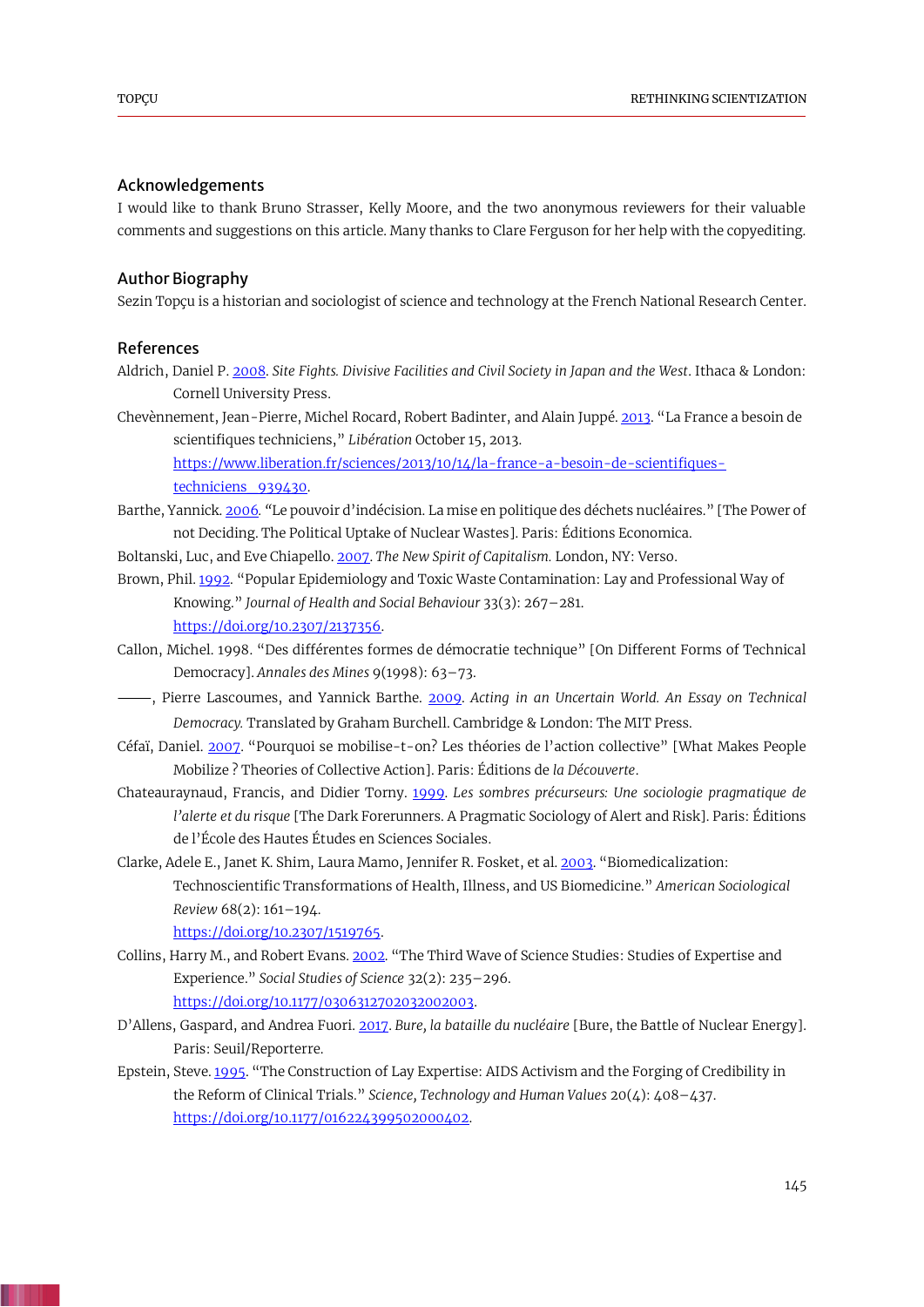- <span id="page-18-15"></span>Estades, Jacqueline, and Elisabeth Rémy. [2003](#page-12-0)*. L'expertise en pratique. Le cas de la vache folle et des rayonnements ionisants* [Expertise in Practice. The Cases of the Mad Cow Disease and the Ionizing Radiations]. Paris: L'Harmattan.
- <span id="page-18-2"></span>Eyerman, Ron, and Andrew Jamison. [1991.](#page-1-4) *Social Movements. A Cognitive Approach.* London: Polity Press.
- <span id="page-18-8"></span>Flam, Helena, ed. [1994.](#page-5-0) *States and Anti-Nuclear Movements*. Edinburgh: Edinburgh University Press.
- <span id="page-18-3"></span>Frickel, Scott, and Kelly Moore. [2015.](#page-1-5) *The New Political Sociology of Science. Institutions, Networks and Power.*  Madison: University of Wisconsin Press.
- <span id="page-18-14"></span>⸻, Sahra Gibbon, Jeff Howard, Joanna Kempner, et al[. 2010](#page-11-0). "Undone Science: Charting Social Movement and Civil Society Challenges to Research Agenda Setting." *Science, Technology and Human Values* 35(4): 444–473. [https://doi.org/10.1177/0162243909345836.](https://doi.org/10.1177/0162243909345836)
- <span id="page-18-12"></span>Gieryn, Thomas F. [1983](#page-9-2). "Boundary Work and the Demarcation of Science from Non-Science: Strains and Interests in Professional Ideologies of Scientists." *American Sociological Review* 48(6): 781–795. [https://doi.org/10.2307/2095325.](https://doi.org/10.2307/2095325)
- <span id="page-18-4"></span>Goldman, Michael. [2001](#page-2-2). "Constructing an Environmental State: Eco-Governmentality and Other Transnational Practices of a 'Green' World Bank." *Social Problems* 48(4): 499–523. [https://doi.org/10.1525/sp.2001.48.4.499.](https://doi.org/10.1525/sp.2001.48.4.499)
- <span id="page-18-5"></span>⸻. [2006.](#page-2-3) *Imperial Nature: The World Bank and Struggles for Social Justice in the Age of Globalization.* New Haven: Yale University Press.
- Hecht, Gabrielle[. 1999.](#page-5-1) *Radiance of France: Nuclear Power and National Identity after World War II.* Cambridge, London: The MIT Press.
- Hess, David J. [2015](#page-1-6). "Publics as Threats? Integrating Science and Technology Studies and Social Movement Studies." *Science as Culture* 24(1): 69–82.

<span id="page-18-7"></span><span id="page-18-6"></span><span id="page-18-0"></span>[https://doi.org/10.1080/09505431.2014.986319.](https://doi.org/10.1080/09505431.2014.986319)

Hirschman, Albert O. [1995](#page-3-0). "Social Conflicts as Pillars of Democratic Market Society." In *The Essential Hirschman.*

<span id="page-18-13"></span><span id="page-18-9"></span>[https://doi.org/10.23943/princeton/9780691159904.003.0016.](https://doi.org/10.23943/princeton/9780691159904.003.0016)

- Hug, M. 1977. "Développement du programme nucléaire français" [The Development of the French Nuclear Programme]. *Revue Générale Nucléaire* 5: 428–430.
- Hunt, Scott A., and Robert D. Benford[. 1994](#page-6-0). "Identity Talk in the Peace and Justice Movement." *Journal of Contemporary Ethnography* 22(4): 489–517. [https://doi.org/10.1177/089124194022004004.](https://doi.org/10.1177/089124194022004004)

<span id="page-18-1"></span>

- Irwin, Alan. [1995](#page-1-7)*. Citizen Science: A Study of People, Expertise and Sustainable Development*. London & NY: Routledge.
- <span id="page-18-10"></span>⸻. [2006](#page-9-3)."The Politics of Talk: Coming to Terms with the 'New' Scientific Governance." *Social Studies of Science* 36(2): 299–320.

<span id="page-18-11"></span>[https://doi.org/10.1177/0306312706053350.](https://doi.org/10.1177/0306312706053350)

⸻. [2014](#page-9-4)."From Deficit to Democracy (Revisited)." *Public Understanding of Science* 23(1): 71–76. [https://doi.org/10.1177/0963662513510646.](https://doi.org/10.1177/0963662513510646)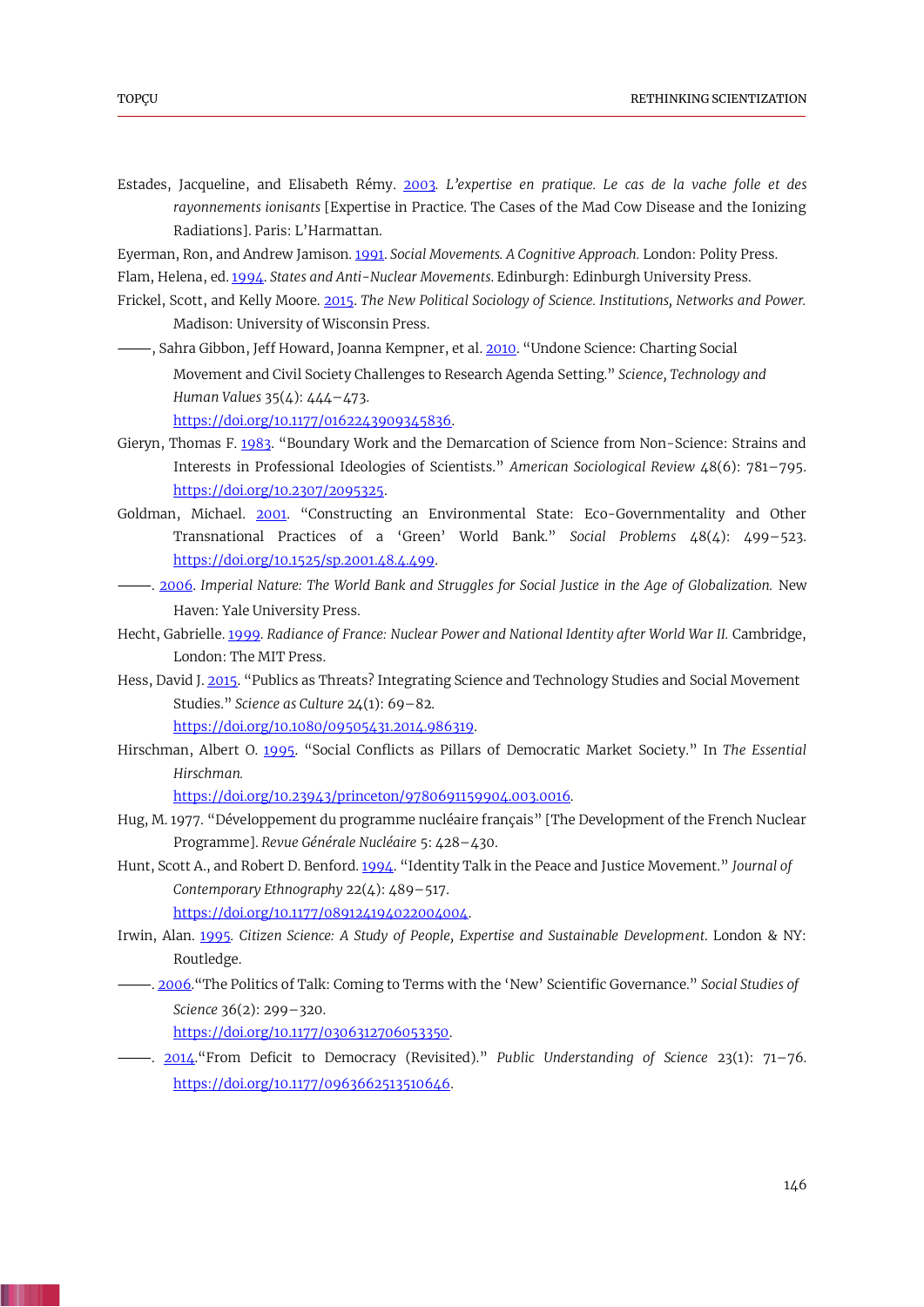Jamison, Andrew[. 2006](#page-1-8). "Social Movements and Science: Cultural Appropriations of Cognitive Praxis." Science as Culture  $15(1)$ :  $45-59$ .

<span id="page-19-7"></span><span id="page-19-1"></span>[https://doi.org/10.1080/09505430500529722.](https://doi.org/10.1080/09505430500529722)

Jasanoff, Sheila[. 1996](#page-3-1). "Science and Norms in Global Environmental Regimes." In *Earthly Goods: Environmental Change and Social Justice*, edited by Fen Osler Hampson and Judith Reppy, 173-197. Ithaca, NY: Cornell University Press.

<span id="page-19-13"></span><span id="page-19-10"></span>[https://doi.org/10.7591/9781501725500-011.](https://doi.org/10.7591/9781501725500-011)

- Jasper, James M. [1990.](#page-5-2) *Energy and the State in the Unites States, Sweden and France.* Princeton: Princeton University Press.
- Joly, Pierre-Benoît. [2001](#page-9-5). "Les OGM entre la science et le public? Quatre modèles pour la gouvernance de l'Innovation et des risques" [The GMOs between Science and Public? Four Models for the Governance of Innovation and Risk"]. *Économie Rurale* 266: 11–29. [https://doi.org/10.3406/ecoru.2001.5273.](https://doi.org/10.3406/ecoru.2001.5273)
- <span id="page-19-6"></span>Kimura, Aya H. [2016.](#page-3-2) *Radiation Brain Moms and Citizen Scientists. The Gender Politics of Food Contamination after Fukushima.* Durham: Duke University Press.
- <span id="page-19-14"></span>⸻. [2018](#page-14-0). "Fukushima ETHOS: Post-Disaster Risk Communication, Affect, and Shifting Risks." *Science as Culture* 27(1): 98–117.

<span id="page-19-4"></span><span id="page-19-3"></span>[https://doi.org/10.1080/09505431.2017.1325458.](https://doi.org/10.1080/09505431.2017.1325458)

- Kinchy, Abby. [2012](#page-1-9)*. Seeds, Science and Struggle. The Global Politics of Transgenic Crops.* Cambridge, MA: The MIT Press.
- Lezaun, Javier, and Linda Soneryd. [2007](#page-1-10). "Consulting Citizens: Technologies of Elicitation and the Mobility of Publics." *Public Understanding of Science* 16(3): 279–297. [https://doi.org/10.1177/0963662507079371.](https://doi.org/10.1177/0963662507079371)
- <span id="page-19-11"></span>Liberatore, Angela. [1999.](#page-6-1) *The Management of Uncertainty. Learning from Chernobyl.* Amsterdam: Gordon & Breach Publishers.
- <span id="page-19-8"></span>McCormick, Sabrina. [2006](#page-3-3). "The Brazilian Anti-Dam Movement. Knowledge Contestation as Communicative Action." *Organisation & Environment* 19(3): 321–346. [https://doi.org/10.1177/1086026606292494.](https://doi.org/10.1177/1086026606292494)
- <span id="page-19-0"></span>Moore, Kelly, Daniel Lee Kleinman, David Hess, and Scott Frickel[. 2011](#page-1-11). "Science and Neoliberal Globalization: A Political Sociological Approach." *Theory & Society* 40: 505–532. [https://doi.org/10.1007/s11186-011-9147-3.](https://doi.org/10.1007/s11186-011-9147-3)
- <span id="page-19-12"></span>Murphy, Michelle[. 2012.](#page-7-1) *Seizing the Means of Reproduction. Entanglements of Feminism, Health and Technoscience.* Durham: Duke University Press. [https://doi.org/10.1215/9780822395805.](https://doi.org/10.1215/9780822395805)
- Nelkin, Dorothy, and Michael Pollak. [1981.](#page-5-3) *The Atom Besieged. Extraparliamentary Dissent in France and Germany*. Cambridge & London: The MIT Press.
- Ollitrault, Sylvie. [2008.](#page-1-12) *Militer pour la planète. Sociologie des écologistes* [Acting for the Planet: Sociology of Ecologists]. Rennes: Presses Universitaires de Rennes.
- Ottinger, Gwen. [2013.](#page-3-4) *Refining Expertise. How Responsible Engineers Subvert Environmental Justice Challenges.*  New York: New York University Press.

<span id="page-19-9"></span><span id="page-19-5"></span><span id="page-19-2"></span>[https://doi.org/10.18574/nyu/9780814762370.001.0001.](https://doi.org/10.18574/nyu/9780814762370.001.0001)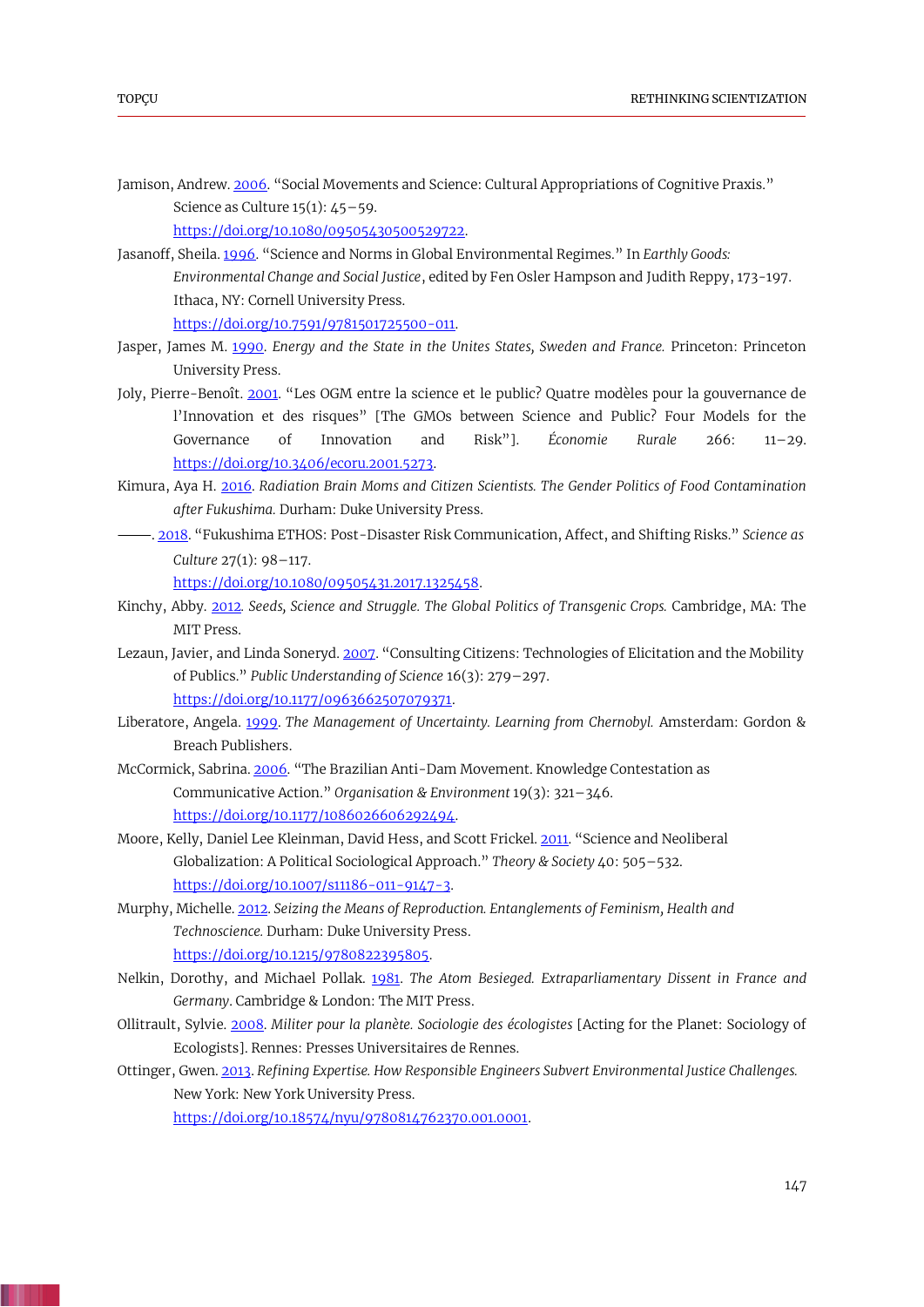- <span id="page-20-10"></span>Pellerin, Pierre[. 1980.](#page-10-0) "La querelle nucléaire vue par la santé publique" [The Nuclear Quarrel seen by Public Health]. *Revue Générale Nucléaire* 1: 94–99.
- <span id="page-20-5"></span>Pellizzioni, Luigi, and Laurent Vannini. [2013](#page-1-13). "Une idée sur le déclin? Évaluer la nouvelle critique de la déliberation publique" [An Idea in Decline ? Evaluating the New Critique of Public Deliberation.] *Participations. Revue de Sciences Sociales pour la Démocratie et la Citoyenneté* 2(6): 87–118. [https://doi.org/10.3917/parti.006.0087.](https://doi.org/10.3917/parti.006.0087)
- <span id="page-20-1"></span>Pestre, Dominique. [2008](#page-1-14). "Challenges for the Democratic Management of Technoscience: Governance, Participation and the Political Today." *Science as Culture* 17(2): 101–119. [https://doi.org/10.1080/09505430802062869.](https://doi.org/10.1080/09505430802062869)
- <span id="page-20-4"></span>⸻. [2009](#page-1-15). "Understanding the Forms of Government in Today's Liberal and Democratic Societies: An Introduction." *Minerva* 47(3): 243–260. [https://doi.org/10.1007/s11024-009-9126-2.](https://doi.org/10.1007/s11024-009-9126-2)
- <span id="page-20-6"></span>⸻. [2014](#page-2-4). "Introduction*." In Gouvernement des technosciences: Gouverner le progrès et ses dégâts depuis 1945*  [The Government of the Technosciences. Governing the Progress and its Harm since 1945]. Edited by Dominique Pestre. Paris: La Découverte.
- <span id="page-20-12"></span>Polzer, Jessica, and Elaine Power, eds. [2016.](#page-13-1) *Neoliberal Governance and Health: Duties, Risks and Vulnerabilities.* Montréal: McGill-Queen's University Press.
- <span id="page-20-11"></span>Rothstein, Henry, Michael Huber, and George Gaskell[. 2006](#page-13-2). "A Theory of Risk Colonization: The Spiralling Regulatory Logics of Societal and Institutional Risk." *Economy & Society* 35(1): 91–112. [https://doi.org/10.1080/03085140500465865.](https://doi.org/10.1080/03085140500465865)
- <span id="page-20-8"></span>Topçu, Sezin. [2013a.](#page-5-4) *La France nucléaire. L'art de gouverner une technologie contestée* [Nuclear France: The Art of Governing a Contested Technology]. Paris: Seuil.
- <span id="page-20-13"></span>⸻. [2013b](#page-14-1). "Chernobyl Empowerment? Exporting 'Participatory Governance' to Contaminated Territories." In *Toxicants, Health and Regulation Since 1945*, edited by Soraya Boudia and Nathalie Jas: 135–158. London: Pickering & Chatto Publishers. [https://doi.org/10.4324/9781315654645-8.](https://doi.org/10.4324/9781315654645-8)
- <span id="page-20-9"></span>Touraine, Alain, Zsuzska Hegedus, François Dubet, and Michel Wieviorka. [1983.](#page-5-5) *Anti-Nuclear Protest: The Opposition to Nuclear Energy in France.* Cambridge: Cambridge University Press.
- <span id="page-20-7"></span>Simonnot, Philippe. [1978](#page-5-6)*. Les nucléocrates* [The Nucleocrats]. Grenoble: Presses Universitaires de Grenoble.
- <span id="page-20-0"></span>Strasser, Bruno, Jérôme Baudry, Dana Mahr, and Gabriela Sanchez, et al. [2018](#page-1-16). "'Citizen science'? Rethinking Science and Public Participation." *Science & Technology Studies* 32(2): 52–76. [https://doi.org/10.23987/sts.60425.](https://doi.org/10.23987/sts.60425)
- <span id="page-20-3"></span>Welsh, Ian, and Bryan Wynne. [2013](#page-1-17). "Science, Scientism and Imaginaries of Publics in the UK: Passive Objects, Incipient Threats." *Science as Culture* 22(4): 540–566. [https://doi.org/10.1080/14636778.2013.764072.](https://doi.org/10.1080/14636778.2013.764072)
- <span id="page-20-2"></span>Wynne, Bryan. [1996](#page-1-18). "Misunderstood Misunderstandings: Social Identities and the Public Uptake of Science." *In Misunderstanding Science? The Public Reconstruction of Science and Technology*, edited by Alain Irwin and Bryan Wynne: 19–46. Cambridge: Cambridge University Press. [https://doi.org/10.1017/cbo9780511563737.002.](https://doi.org/10.1017/cbo9780511563737.002)